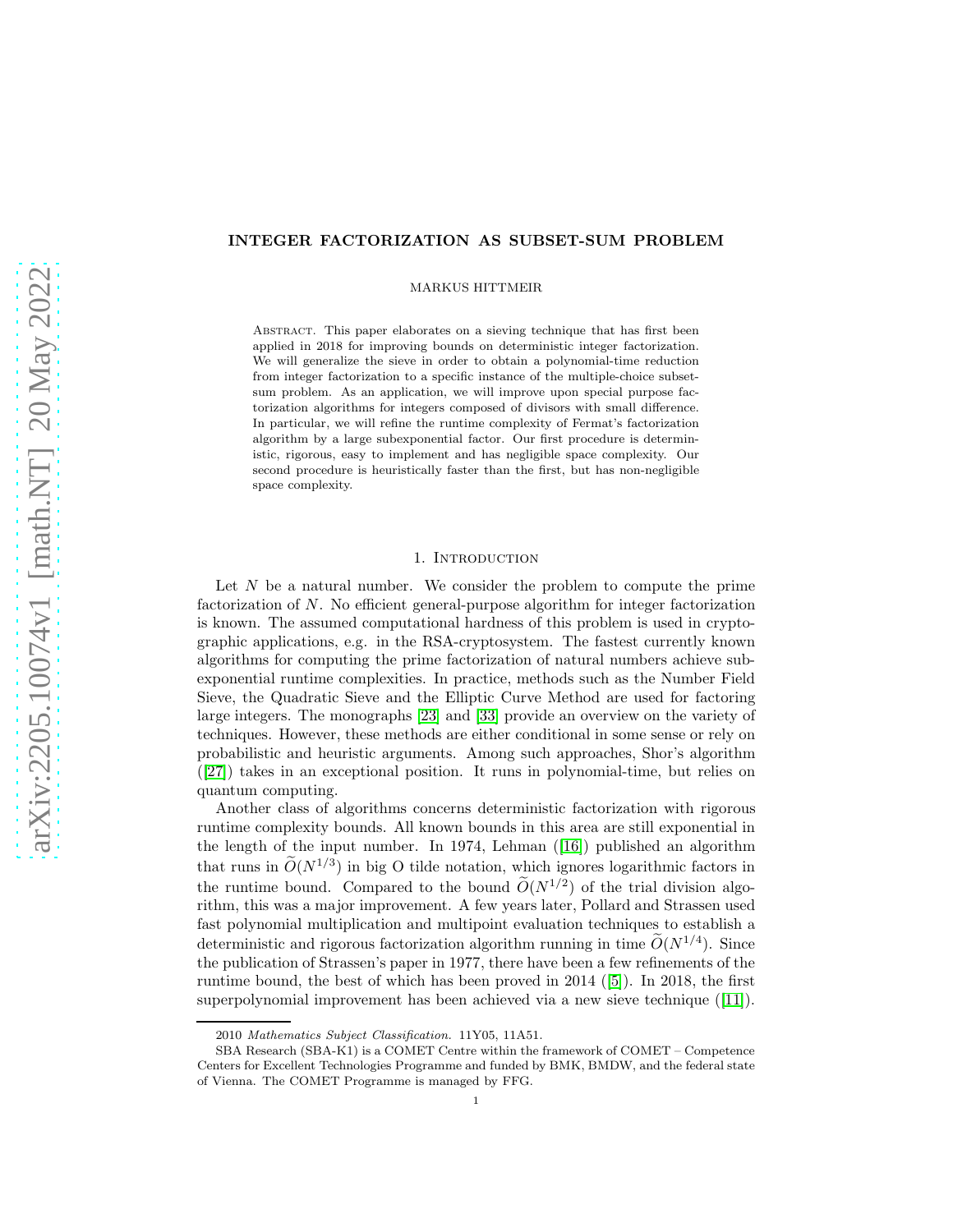The runtime of the resulting algorithm is given by

$$
\widetilde{O}\left(N^{1/4}\exp(-C\log N/\log\log N)\right)
$$

for a positive constant C. Then, in 2020 ([\[12\]](#page-21-5)), we finally improved the  $1/4$ exponent threshold by achieving a complexity of  $O(N^{2/9})$  for deterministic factorization. The main idea of this algorithm is based on combining fast polynomial arithmetic techniques with Lehman's method mentioned above. Shortly thereafter, Harvey ([\[9\]](#page-21-6)) showed that our algorithm can be modified to obtain the complexity  $O(N^{1/5})$ . The most recent refinement ([\[10\]](#page-21-7)) has been proved in 2021.

To summarize, there appear to be two different strands of research on the integer factorization problem:

- (1) The study of algorithms intended for practice: Here, we are more interested in usability than in generality or rigorosity of our proofs. In addition to the already mentioned methods with sub-exponential complexity, there are also special purpose methods that work well for numbers with certain properties (e.g., Fermat's factorization algorithm or Pollard's  $P-1$ -algorithm)
- (2) The study of integer factorization as a theoretical problem: Besides its crytographical significance, integer factorization is a central problem in algorithmic number theory. In this context, we try to find the most efficient way to factorize any natural number on a deterministic Turing machine. The runtime analysis should be a rigorous mathematical proof.

The general goal of the present paper is to elaborate on the techniques from the recent improvements in the second area and prepare them for application in the first area. In particular, we will consider the sieve technique established in [\[11\]](#page-21-4), which we call the *hyperbolic sieve*. Let us discuss this idea in greater detail. We consider the case  $N = pq$ , where p and q are distinct primes and  $p < q$ . Clearly, p and q are solutions to the congruential equation  $N \equiv xy \mod m$  for every  $m \in \mathbb{N}$ which is coprime to N. Throughout this paper, let  $\mathbb{Z}_n := \mathbb{Z}/n\mathbb{Z}$  for every  $n \in \mathbb{N}$ . We then define the set

$$
\mathcal{H}_{N,m} := \{(x, y) \in \mathbb{Z}_m : N \equiv xy \mod m\}
$$

and note that  $(p \mod m, q \mod m) \in \mathcal{H}_{N,m}$ . These sets are called *modular hyper*bolas and have been studied extensively in [\[29\]](#page-21-8). It is easy to see that the number of pairs in  $\mathcal{H}_{N,m}$  equals  $\phi(m)$ , where  $\phi$  is Euler's totient function. In order to obtain applicable information about  $p$  and  $q$ , we consider the corresponding set  $\mathcal{L}_{N,m} := \{x+y \pmod{m} : (x,y) \in \mathcal{H}_{N,m}\}.$  If  $x \neq y$ , then  $(x,y)$  and  $(y,x)$  are two distinct elements in  $\mathcal{H}_{N,m}$ . However, they pair up to the same solution  $x + y$ mod m in  $\mathcal{L}_{N,m}$ . One can prove that, for a prime modulus m, the set  $\mathcal{L}_{N,m}$  contains only about half of the possible residues modulo  $m$ . If  $m$  is the product of many small primes, the cardinality of  $\mathcal{L}_{N,m}$  is just a *small fraction* of m. Additionally, the value of  $p + q \pmod{m}$  is always in  $\mathcal{L}_{N,m}$ . As a consequence, these observations allow to deduce significant information about  $S := p + q$ , the sum of the prime divisors of N. Here is a brief example: Let  $N := 7909787 = 3823 \cdot 2069$ . For  $r = 5$ , we have  $N \equiv 2 \mod 5$  and  $(1, 2), (2, 1), (3, 4), (4, 3) \in \mathcal{H}_{N,5}$ . Consequently, 2, 3 ∈  $\mathcal{L}_{N,5}$ . Considering all primes up to 11 and putting  $m = 2^2 \cdot 3 \cdot 5 \cdot 7 \cdot 11$ , we observe that  $\mathcal{L}_{N,m}$  contains only 40 elements. Therefore, S (mod m) is restricted to  $40/4620 = 0.8\%$  of the residue classes modulo m.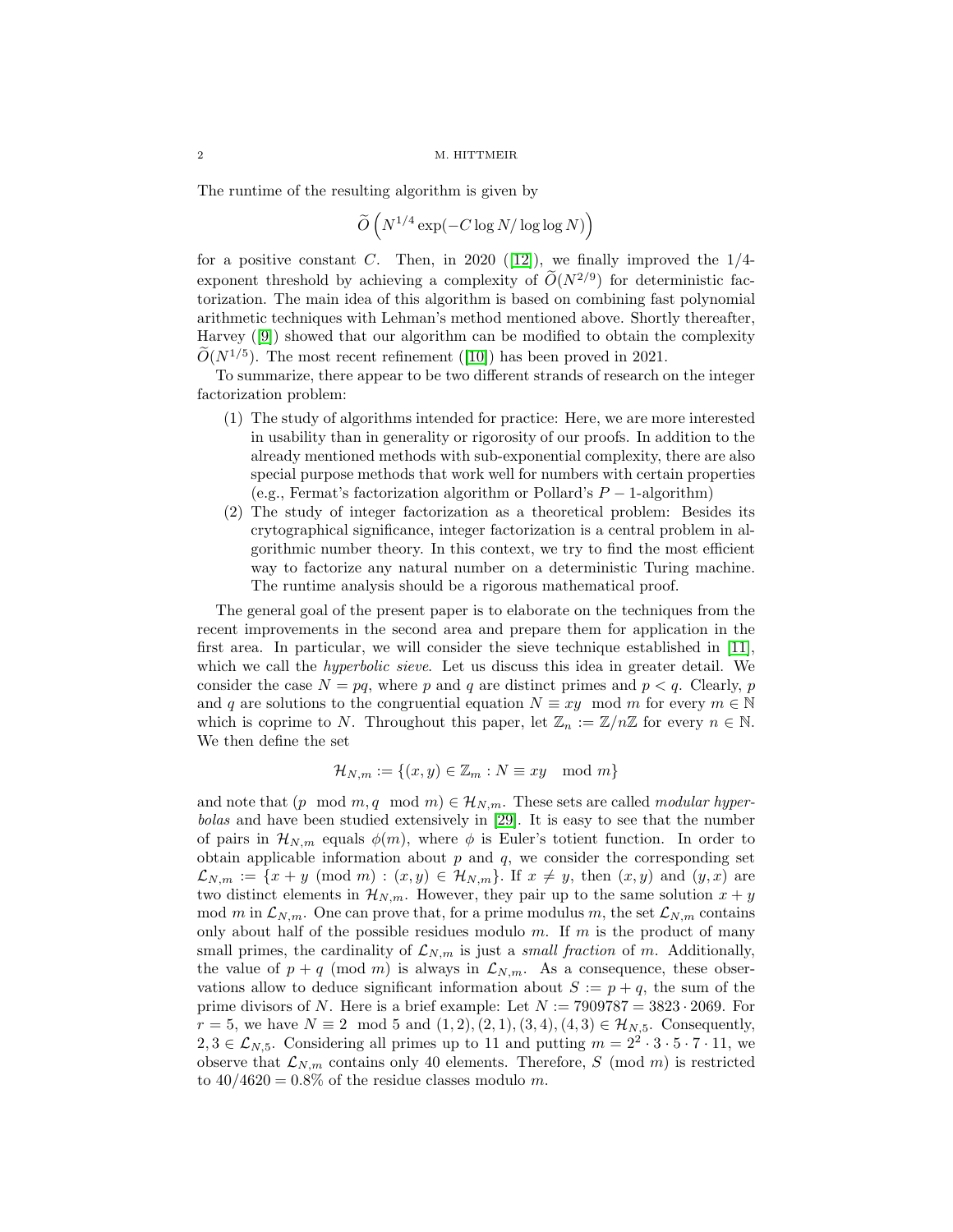In [\[11\]](#page-21-4), the sieve has been applied to improve the complexity of a babystepgiantstep routine modulo  $N$ . In the present paper, we will consider other possible applications of the idea. The remainder of the paper is structured as follows. Section [2](#page-2-0) concerns a preliminary result on chinese remaindering. In Section [3,](#page-3-0) we will extend the hyperbolic sieve to general linear combinations  $au + bv$  of co-divisors u and  $v$  of  $N$ . We will prove some useful properties and bounds for the cardinality of the related sieve sets. In Section [4,](#page-6-0) we apply the sieve to Fermat's factorization method. While being one of the oldest and most basic techniques in the field, Fermat's algorithm is most efficient if it is applied to  $N = uv$  with small divisor difference  $\Delta := |u - v|$ . It is well known that the RSA cryptosystem is insecure if the difference of the prime factors of the public key  $N$  is too small. The problem of small prime difference is frequently mentioned in standards, e.g. in ANSI [\[1\]](#page-20-1), which requires a difference in the first 100 bits of the two prime factors of N. As a special purpose algorithm, Fermat's algorithm is thus still subject to research efforts and cost improvements. In Theorem [4.6,](#page-9-0) we refine the runtime complexity of Fermat's original procedure by a sub-exponential factor, while the space-complexity remains negligible. According to our knowledge of the literature, this yields the best known integer factorization bound in terms of the divisor difference  $\Delta$ . Section [5](#page-10-0) is then concerned with an extension of the hyperbolic sieve, leading to the reformulation of the integer factorization problem as an instance of the multiple-choice subset sum problem. As discussed in Remark [5.1,](#page-12-0) this approach may have potential for further applications in the area of practical factorization. For instance, it is used in Section [6](#page-13-0) to obtain an additional heuristic improvement of the bound in Theorem [4.6](#page-9-0) in return for higher space complexity. Finally, one of the more technical proofs of Section [3](#page-3-0) can be found in the appendix.

## 2. Optimal chinese remaindering

<span id="page-2-0"></span>In this short section, we recall an efficient way for computing sets via the Chinese Remainder Theorem that has first been presented in [\[11\]](#page-21-4). Let  $m_1, \ldots, m_d \in \mathbb{N}$  be pairwise coprime and  $\mathcal{A}_i \subseteq \mathbb{Z}_{m_i}$  for  $i = 1, ..., d$ . Define  $M := \prod_{i=1}^d m_i$ . As a result of the Chinese Remainder Theorem, we know that there is a unique set  $A \subseteq \mathbb{Z}_M$ induced by the sets  $A_i$ . We may define this set as

$$
\mathcal{A} := \left\{ x \in \mathbb{Z}_M \; \middle| \; \exists (\alpha_1, \ldots, \alpha_d) \in \prod_{i=1}^d \mathcal{A}_i : x \equiv \alpha_i \mod m_i, \; 1 \leq i \leq d \right\}.
$$

We will now discuss an asymptotically optimal algorithm for determining the set A. For  $i = 1, \ldots, d$ , we set  $\kappa_i := |\mathcal{A}_i|$  and  $\mathcal{A}_i = \{a_{i,1}, \ldots, a_{i,\kappa_i}\}$ . Furthermore, let  $M_i := Mc_i/m_i$ , where  $c_i := (M/m_i)^{-1} \mod m_i$ . Following the Gaussian approach to represent all elements of A, we want to compute

$$
a_{1,l_1}M_1 + a_{2,l_2}M_2 + \cdots + a_{d,l_d}M_d \mod M,
$$

<span id="page-2-1"></span>where  $l_i \in \{1, \ldots, \kappa_i\}$ . The idea of the following procedure is to precompute a set of distances  $\Delta$  for reaching all such elements, and then cycle through them in a clock-wise manner. It is worth to note that the space complexity of the mentioned precomputation step is  $O(\sum_i \kappa_i)$ , which is about the same as the input size. This will be important for achieving negligible space complexity in our improvement of Fermat's factorization method in Section [4.](#page-6-0) Let us now consider the algorithm.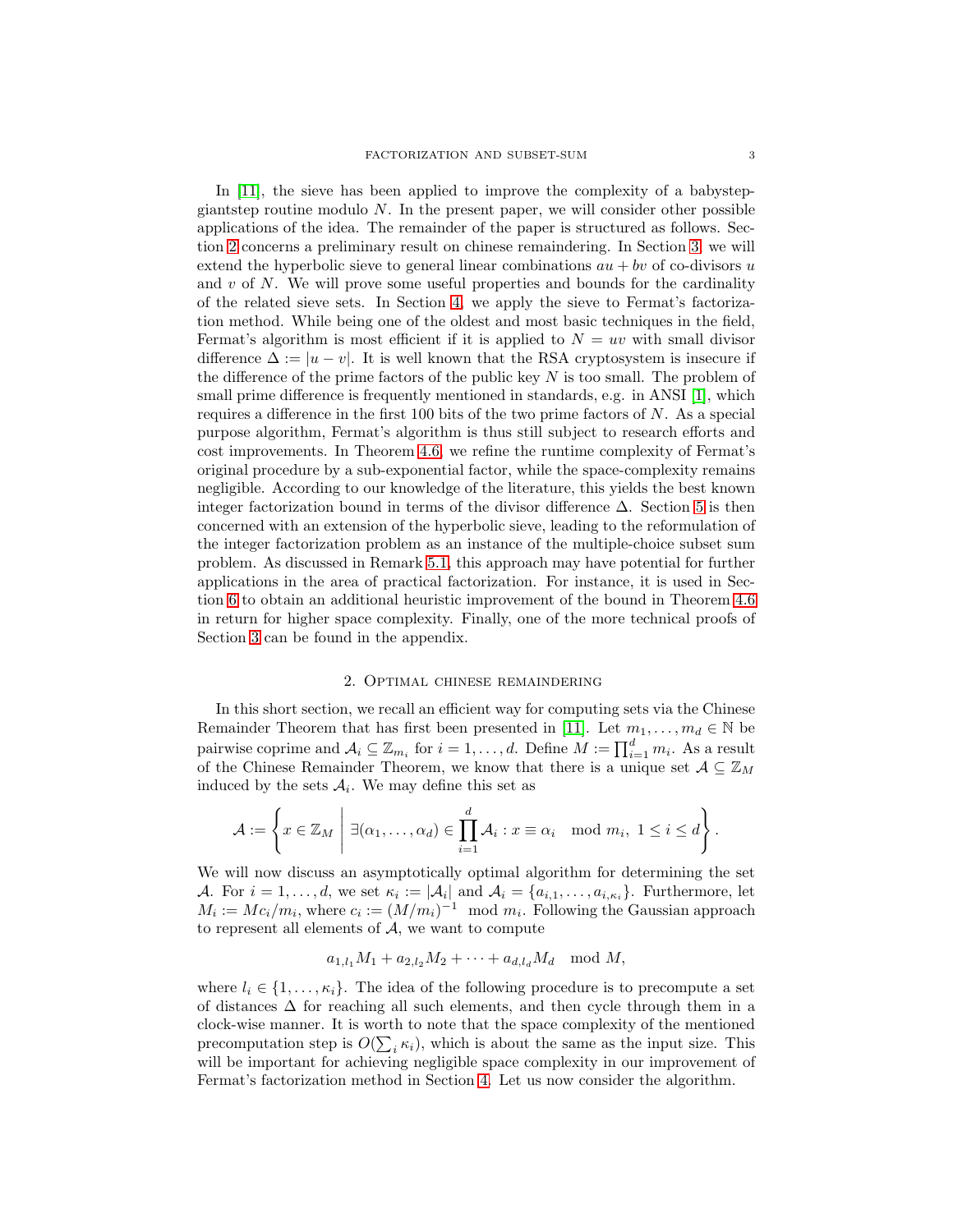**Algorithm 2.1.** Input: Pairwise coprime  $m_i \in \mathbb{N}$ ,  $\mathcal{A}_i \subseteq \mathbb{Z}_{m_i}$  and  $\kappa_i$  for  $i = 1, ..., d$ , where  $\kappa_1 \geq \kappa_2 \geq \ldots \geq \kappa_d$ .

Output: The set  $A \subseteq \mathbb{Z}_M$  determined by the  $A_i$  due to the CRT. 1: Compute M and  $|\mathcal{A}| = \prod_{i=1}^d \kappa_i$ . 2: for  $i = 1, \ldots, d$  do  $\triangleright$  Precomputation loop 3: Compute  $M_i \mod M$  and set  $r_i = 0$ . 4:  $\Delta_{i,0} \leftarrow (a_{i,1} - a_{i,\kappa_i})M_i \mod M$ 5: **for**  $l_i = 1, ..., \kappa_i - 1$  **do**<br>6:  $\Delta_{i,l_i} \leftarrow (a_{i,l_i+1} - a_{i,l_i})$ 6:  $\Delta_{i,l_i} \leftarrow (a_{i,l_i+1} - a_{i,l_i})M_i \mod M$ 7:  $x_1 \leftarrow a_{1,1}M_1 + ... + a_{d,1}M_d \mod M$ <br>8: **for**  $\nu = 1, ...$   $|\mathcal{A}| - 1$  **do** 8: for  $\nu = 1, ..., |\mathcal{A}| - 1$  do  $\rightarrow$  Main loop<br>9: Compute  $r_1 \leftarrow r_1 + 1 \mod \kappa_1$  and set  $\mu = 1$ . 9: Compute  $r_1 \leftarrow r_1 + 1 \mod \kappa_1$  and set  $\mu = 1$ .<br>10: **while**  $r_{\mu} = 0$  **do** while  $r_{\mu} = 0$  do 11:  $\mu \leftarrow \mu + 1$ <br>
12:  $r_{\mu} \leftarrow r_{\mu} +$  $r_{\mu} \leftarrow r_{\mu} + 1 \mod \kappa_{\mu}$ 13:  $x_{\nu+1} \leftarrow x_{\nu} + \sum_{i=1}^{\mu} \Delta_{i,r_i} \mod M$ 

**Proposition 2.2.** Algorithm [2.1](#page-2-1) is correct. Assuming  $|\mathcal{A}| \ge \sum_{i=1}^d \kappa_i \cdot \log M$ , its runtime complexity is bounded by  $O(|A| \cdot \log M)$  bit operations.

<span id="page-3-0"></span>*Proof.* This is Theorem 4.2 in [\[11\]](#page-21-4).

## 3. Generalizing the hyperbolic sieve

<span id="page-3-1"></span>In the introduction, we have already discussed the sieve technique first established in [\[11\]](#page-21-4). We now give a more formal and general definition.

**Definition 3.1.** Let  $N, m, k \in \mathbb{N}$  such that  $gcd(Nk, m) = 1$ . We define the sets

 $\mathcal{H}_{N,m} := \{(x,y) \in \mathbb{Z}_m^2 : N \equiv xy \mod m\}$ 

and

 $\mathcal{L}_{N,m,k} := \{kx + y \mod m : (x, y) \in \mathcal{H}_{N,m}\}.$ 

The set  $\mathcal{H}_{N,m}$  is called a modular hyperbola and has the following properties:

(1)  $|\mathcal{H}_{N,m}| = \phi(m)$ .

(2) If  $N = uv$ , then  $(u \mod m, v \mod m) \in \mathcal{H}_{N,m}$ .

Clearly,  $N = uv$  implies  $ku + v \pmod{m} \in \mathcal{L}_{N,m,k}$ . In [\[11\]](#page-21-4), the set  $\mathcal{L}_{N,m} := \mathcal{L}_{N,m,1}$ has been used to search for the sum of the prime factors of semiprime numbers N. In the present paper, we are interested in general linear combinations of the factors of N. We now prove some useful properties of the corresponding sets.

**Lemma 3.2.** Let  $N, m, k \in \mathbb{N}$  such that  $gcd(Nk, m) = 1$ . For all  $(a, b) \in \mathcal{H}_{k,m}$ , we have

$$
\mathcal{L}_{N,m,k} = \{ax + by \mod m : (x,y) \in \mathcal{H}_{N,m}\}.
$$

*Proof.* Our assumptions imply that  $gcd(b, m) = 1$ . Hence, each pair  $(x, y) \in \mathcal{H}_{N,m}$ corresponds uniquely to the pair  $(\bar{x}, \bar{y}) := (bx \pmod{m}, b^{-1}y \pmod{m}) \in \mathcal{H}_{N,m}$ . As a result, the set on the right-hand side of the equation is equal to

$$
\{a\bar{x} + b\bar{y} \mod m : (\bar{x}, \bar{y}) \in \mathcal{H}_{N,m}\}.
$$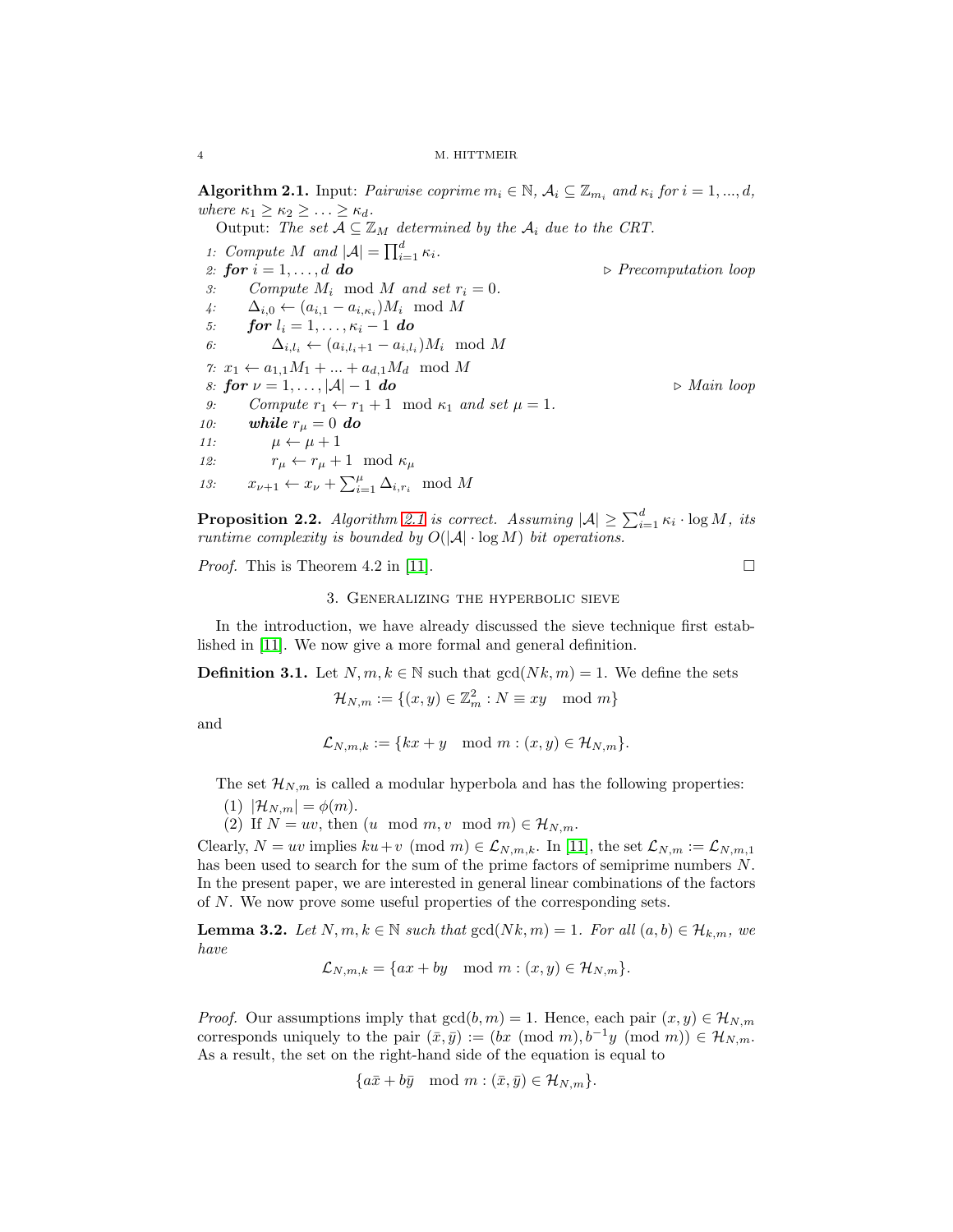It is easy to see that this proves the claim.

As a result, the residues of all linear combinations  $ap + bq$  of the divisors of N with  $ab \equiv k \mod m$  are in  $\mathcal{L}_{N,m,k}$ . In particular, this holds if  $ab = k$ .

**Lemma 3.3.** Let  $N, m, k \in \mathbb{N}$  such that  $gcd(Nk, m) = 1$ . If  $s \in \mathcal{L}_{N,m,k}$ , then  $-s \in \mathcal{L}_{N,m,k}.$ 

*Proof.* By definition, we have  $s \equiv kx+y \mod m$  for some  $(x, y) \in \mathcal{H}_{N,m}$ . It follows that  $N \equiv xy \equiv (-x)(-y) \mod m$ , hence  $-s \equiv k(-x) + (-y) \mod m$  is also in  $\mathcal{L}_{N,m,k}$ . □  $\mathcal{L}_{N,m,k}.$ 

<span id="page-4-1"></span>**Lemma 3.4.** Let  $N, k, e \in \mathbb{N}$  and r be an odd prime such that  $gcd(Nk, r) = 1$ . Then

$$
|\mathcal{L}_{N,r,k}| = (r + (k^{-1}N|r))/2,
$$

where  $(\cdot | \cdot)$  is Legendre's symbol.

*Proof.* Our approach is to identify those pairs in  $\mathcal{H}_{N,r}$  which yield the same element in  $\mathcal{L}_{N,r,k}$ . Let  $(x_0, y_0)$  and  $(x_1, y_1)$  be distinct elements of  $\mathcal{H}_{N,r}$  such that they pair up to one element in  $\mathcal{L}_{N,r,k}$ , namely by satisfying  $kx_0 + y_0 \equiv kx_1 + y_1 \mod r$ . One easily observes that this is equivalent to

$$
kx_0^2 - x_0(kx_1 + y_1) + x_1y_1 \equiv 0 \mod r.
$$

Considering this as quadratic congruence in the variable  $x_0$ , it follows that  $x_0 = x_1$ or  $x_0 = k^{-1}y_1 \pmod{r}$ . The first case implies that  $y_0 = y_1$  and hence is not possible due to our assumption. We derive that the elements  $(x_1, y_1)$  and  $(k^{-1}y_1, kx_1)$  of  $\mathcal{H}_{N,r}$  pair up to one element in  $\mathcal{L}_{N,r,k}$ , and that these are the only ones that do so. Still, two such pairs can be equal. This happens if and only if  $y_1 \equiv kx_1 \mod r$ , which yields

$$
N \equiv x_1 y_1 \equiv k x_1^2 \mod r.
$$

If  $k^{-1}N$  is a quadratic nonresidue modulo r, the latter case is not possible and we derive that there are exactly  $(r-1)/2$  elements in  $\mathcal{L}_{N,r,k}$ . However, if  $(k^{-1}N|r) = 1$ , there are two distinct solutions to  $x^2 \equiv k^{-1}N \mod r$ . We conclude that there are exactly  $(r-3)/2 + 2 = (r+1)/2$  elements in  $\mathcal{L}_{N,r,k}$ .

The following statement describes the behavior of the cardinality of  $\mathcal{L}_{N,m,k}$  for  $m$  being an odd prime power. The proof is rather involved, technical and has no strong relevance to the main contents of the paper. It can be found in the appendix.

<span id="page-4-2"></span>**Theorem 3.5.** Let  $N, k, e \in \mathbb{N}$  and r be an odd prime such that  $gcd(Nk, r) = 1$ . Then for  $e \geq 1$ , we have

$$
|\mathcal{L}_{N,r^{e+1},k}|=\begin{cases} |\mathcal{L}_{N,r^e,k}|\cdot r & \textit{if }(k^{-1}N|r)=-1,\\ |\mathcal{L}_{N,r^e,k}|\cdot r-2^{e+1}\pmod 2\cdot (r-1) & \textit{if }(k^{-1}N|r)=1.\end{cases}
$$

<span id="page-4-0"></span>Assume that we know the prime factorization of m. The following lemma proves that we may compute the sets  $\mathcal{L}_{N,m,k}$  by applying Algorithm [2.1.](#page-2-1)

**Lemma 3.6.** Let  $N, k \in \mathbb{N}$  and  $m_1, \ldots, m_d \in \mathbb{N}$  be pairwise coprime. Furthermore, define  $m := m_1 \cdots m_d$ . If  $gcd(Nk, m) = 1$ , then  $\mathcal{L}_{N,m,k} \subseteq \mathbb{Z}_m$  is the unique set determined by the  $\mathcal{L}_{N,m_i,k}$  due to the Chinese Remainder Theorem (CRT).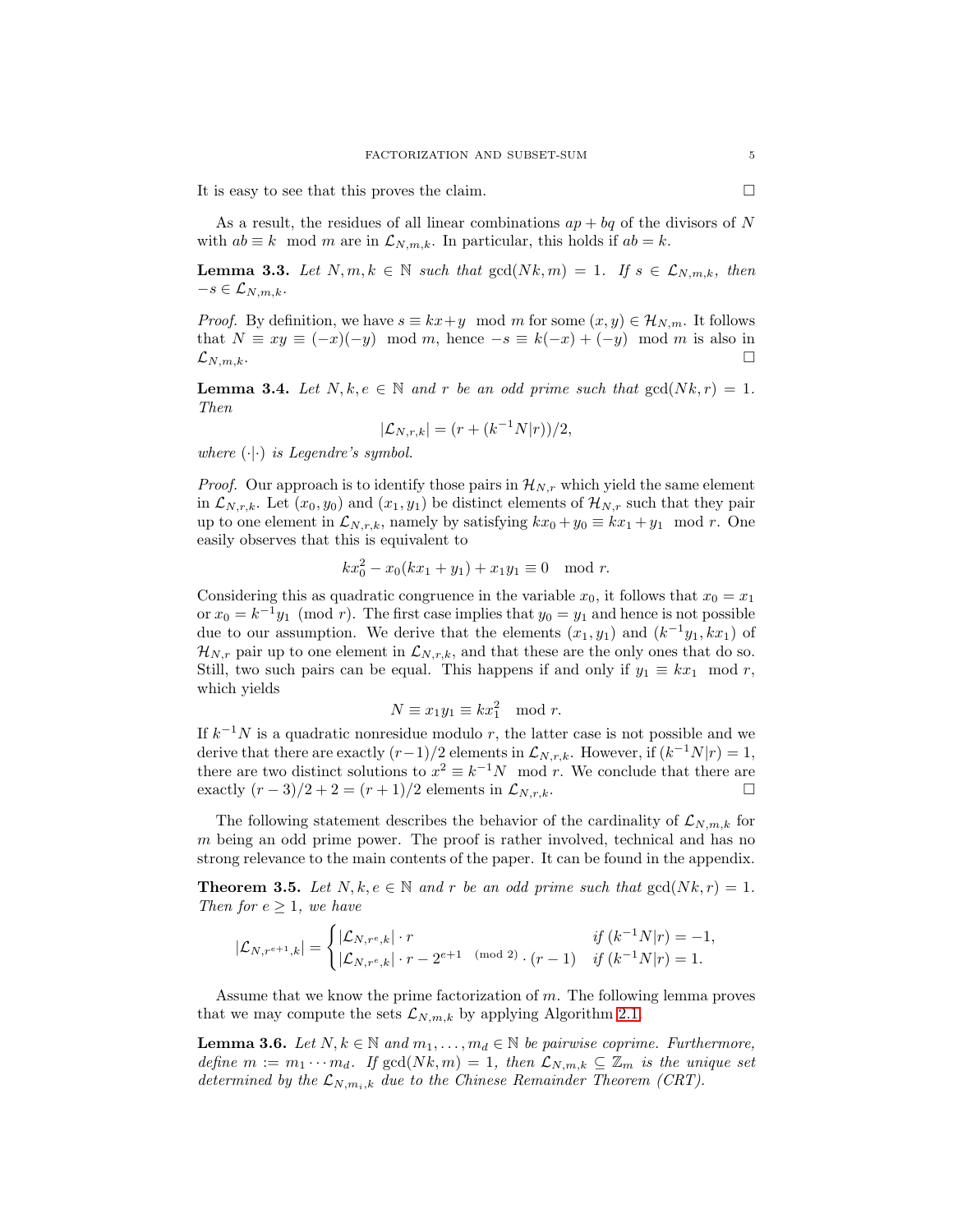Proof. Consider the map

$$
\psi: \mathcal{L}_{N,m,k} \to \prod_{i=1}^d \mathcal{L}_{N,m_i,k},
$$
  

$$
x \mapsto (x \mod m_1, \dots, x \mod m_d).
$$

We first show that  $\psi$  is well-defined. Let  $x \in \mathcal{L}_{N,m,k}$  and  $i \in \{1,\ldots,d\}$  be arbitrarily chosen. By definition, there exists at least one pair  $(x', y') \in \mathcal{H}_{N,m}$  such that  $x \equiv kx' + y' \mod m$ . Clearly,  $(x' \mod m_i, y' \mod m_i)$  is an element of  $\mathcal{H}_{N,m_i}$ . We deduce that the element x mod  $m_i = kx' + y' \mod m_i$  is in  $\mathcal{L}_{N,m_i,k}$ , which we wanted to prove.

As a result of the CRT,  $\psi$  is injective. We prove that this map is also surjective. Let  $(s_1, \ldots, s_d) \in \prod_{i=1}^d \mathcal{L}_{N,m_i,k}$  be arbitrary. For every  $i \in \{1, \ldots, d\}$ , there exists a pair  $(u_i, v_i)$  in  $\mathcal{H}_{N,m_i}$  such that  $s_i \equiv ku_i + v_i \mod m_i$ . By the CRT, we exhibit  $u$  and  $v$  such that

$$
u \equiv u_i \mod m_i
$$
 and  $v \equiv v_i \mod m_i$ 

and, hence,  $N \equiv uv \mod m_i$  for every i. This implies that  $N \equiv uv \mod m$ , and  $s := ku + v \mod m \in \mathcal{L}_{N,m}$ . It is easy to see that  $\psi(s) = (s_1, \ldots, s_d)$ . Therefore,  $\psi$  is bijective and the statement follows.  $\psi$  is bijective and the statement follows.

<span id="page-5-0"></span>Finally, we give a bound for the cardinality of the sieve set in the case where  $m$ is the product of several small prime factors.

**Theorem 3.7.** Let  $N, k \in \mathbb{N}$ ,  $B \in \mathbb{R}^+$  and set  $m = \prod_{2 < r \leq B} r$  for primes r. Assume that  $gcd(Nk, m) = 1$ . Then

$$
|\mathcal{L}_{N,m,k}| \in O\left(\frac{m \log B}{2^{\omega(m)}}\right),
$$

where  $\omega(m)$  is the number of prime divisors of m.

Proof. We first note that

$$
\left(\prod_{r\leq B}\frac{r+1}{r}\right)\in\Theta(\log B),
$$

which is an immediate consequence of Mertens' theorem ([\[28,](#page-21-9) Thm. 5.13]) and the fact that

$$
\left(\prod_{r\leq B}\frac{r+1}{r}\right)\left(\prod_{r\leq B}\frac{r-1}{r}\right) = \prod_{r\leq B}\left(1-\frac{1}{r^2}\right) \in \Theta(1).
$$

As a result of Lemma [3.6,](#page-4-0) we derive  $|\mathcal{L}_{N,m,k}| = \prod_{2 \leq r \leq B} |\mathcal{L}_{N,r,k}|$ . Note that Lemma [3.4](#page-4-1) implies  $|\mathcal{L}_{N,r,k}| \leq (r+1)/2$  for odd primes r. We conclude that

$$
\frac{|\mathcal{L}_{N,m,k}|}{m} \le \frac{4}{3} \cdot \prod_{r \le B} \frac{(r+1)/2}{r} \in O\left(\frac{\log B}{2^{\omega(m)}}\right).
$$

**Remark 3.8.** Let  $f \in \mathbb{Z}[X, Y]$ . A further, natural generalization of the hyperbolic sieve would be to consider sets of the form

$$
\mathcal{L}_{N,m,f} := \{ f(x,y) \pmod{m} : (x,y) \in \mathcal{H}_{N,m} \}.
$$

$$
\qquad \qquad \Box
$$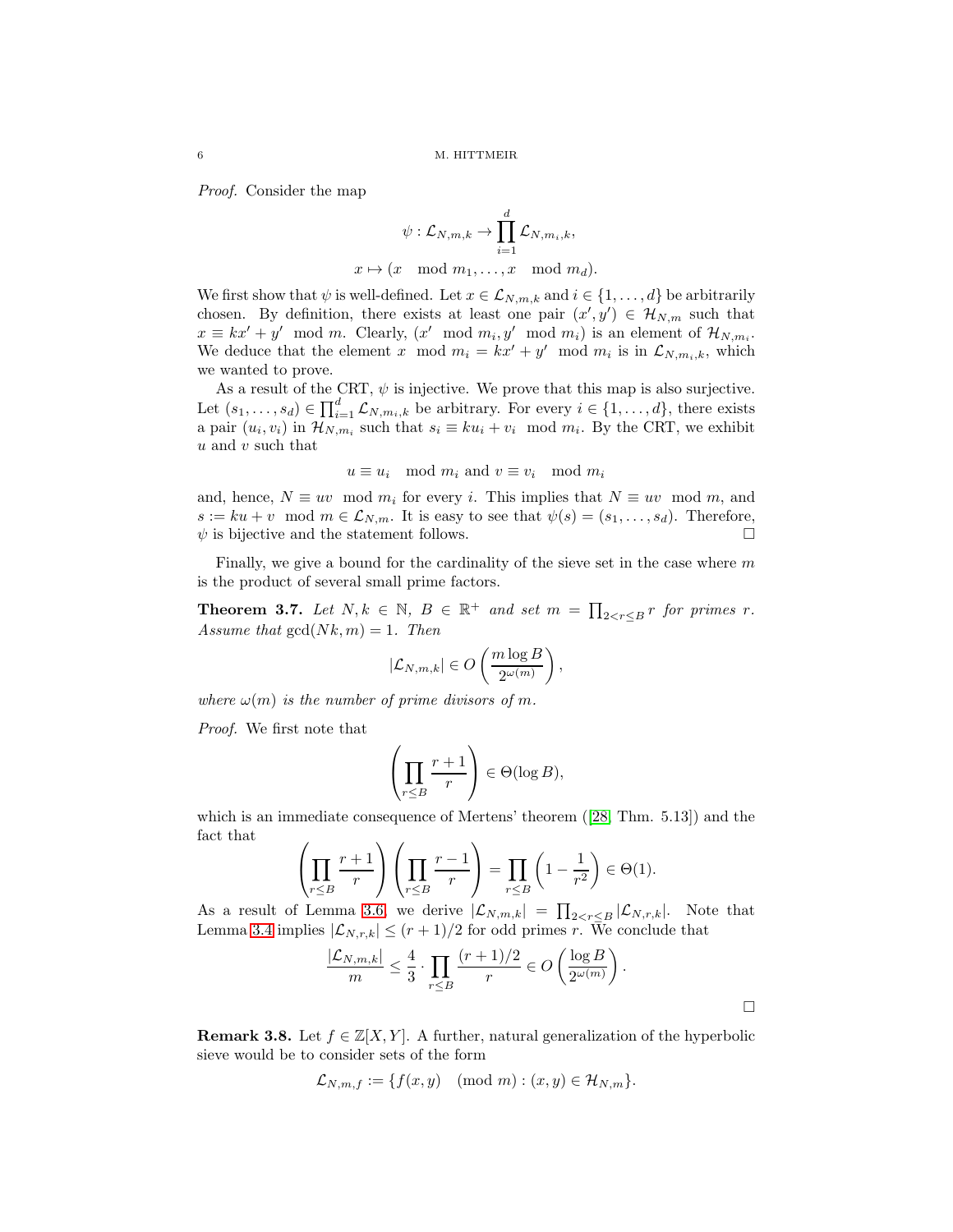Clearly, we have  $f(p,q) \pmod{m} \in \mathcal{L}_{N,m,f}$ . Also, if f is symmetric, then the fundamental theorem of symmetric polynomials implies that  $|\mathcal{L}_{N,m,f}| \leq |\mathcal{L}_{N,m}|$ . However, the increased average size of values of  $f(p,q)$  for non-linear polynomials f makes it more difficult to make proper use of the information provided by the sieve. On the other hand,  $\mathcal{L}_{N,m,f}$  may be significantly smaller than  $\mathcal{L}_{N,m}$  for polynomials f of higher degree. For example, taking  $f = (X + Y)^n$  and primes r with  $n | r - 1$ , we have  $|\mathcal{L}_{N,r,f}| \le (r-1)/n+1$ . This fact might also be interesting in light of the approach discussed in Section [5.](#page-10-0)

## 4. Fermat factorization: Sieve improvement

<span id="page-6-0"></span>Fermat's factorization algorithm has first been described by Pierre de Fermat in 1643. It's main idea is still used in modern factorization algorithms and is based on the representation of  $N$  as the difference of two squares. Such representation allows to write  $N = X^2 - Y^2 = (X + Y)(X - Y)$ , hence  $X + Y$  often yields a proper factor of N. In a generalization of Fermat's original procedure from 1895, Lawrence  $[15]$  applied the very same idea to multiples of the number N. Let us discuss this approach in greater detail. In order to find suitable square numbers, we may use the fact that  $(au + bv)^2 - (au - bv)^2 = 4abN$  holds for all  $a, b, u, v \in \mathbb{N}$ with  $N = uv$ . Note that this equality also implies

$$
(au - bv)2 = (au + bv)2 - 4abN = (au + bv - 2\sqrt{abN})(au + bv + 2\sqrt{abN}),
$$

hence

$$
0 \le au + bv - 2\sqrt{abN} = \frac{(au - bv)^2}{au + bv + 2\sqrt{abN}} < \frac{(au - bv)^2}{4\sqrt{abN}}.
$$

Let  $L := \lceil 2\sqrt{abN} \rceil$ . We want to find  $z \in \mathbb{N}$  such that  $L + z = au + bv$ . Considering the bound shown above, we know that  $z < (au - bv)^2/(4\sqrt{abN})$ . Since N may have several nontrivial decompositions  $N = uv$ , we are interested in the minimal upper bound for  $z$  with regards to  $a$  and  $b$  that will allow us to find a nontrivial divisor.

**Definition 4.1.** Let  $a, b \in \mathbb{N}$  and N be a composite number. We define

<span id="page-6-1"></span>(4.1) 
$$
\Lambda_{a,b} := \min \left\{ \frac{(au - bv)^2}{4\sqrt{abN}} \middle| (u, v) \in \mathbb{N}^2 : N = uv \wedge u, v \neq 1 \right\}.
$$

For each value  $i < \Lambda_{a,b}$ , we have to check if  $(L+i)^2 - 4abN$  is a square number. Fermat's original algorithm for  $a = b = 1$  checks all possible values  $i < \Lambda_{1,1}$ , hence runs in time  $\tilde{O}(\Lambda_{1,1})$ . This runtime complexity is small if there exist co-divisors u, v of N such that  $|u - v|$  is small. We may thus consider Fermat's approach as special purpose factorization algorithm for factoring numbers with small divisor difference. As such, the algorithm has been improved several times, e.g. in [\[22\]](#page-21-11), [\[31\]](#page-21-12) and [\[34\]](#page-21-13). Most of these improvements concern the use of a modular sieve for reducing the number of candidates  $i$  for  $z$ . If  $m$  is some small natural number, we only have to check those  $i < \Lambda_{1,1}$  for which  $(i + \lceil 2\sqrt{N} \rceil)^2 - 4N$  is a square modulo m. For example, if  $N = 7909787$  and  $m = 20$ , the value of z (mod m) has to be in the set  $\{2, 3, 7, 8, 12, 13, 17, 18\}$ . As a result, this sieve decreases the overall number of values i we need to consider. However, we have to precompute and store a table of the residues modulo m, distinguishing between squares and non-squares. Some authors propose the use of certain moduli, like  $m = 11, 63, 64$  and 65. The number of candidates for z surviving this sieve reduces the runtime complexity by a large, but only numerical factor (see [\[23,](#page-21-0) p.149], [\[33,](#page-21-1) p.125]).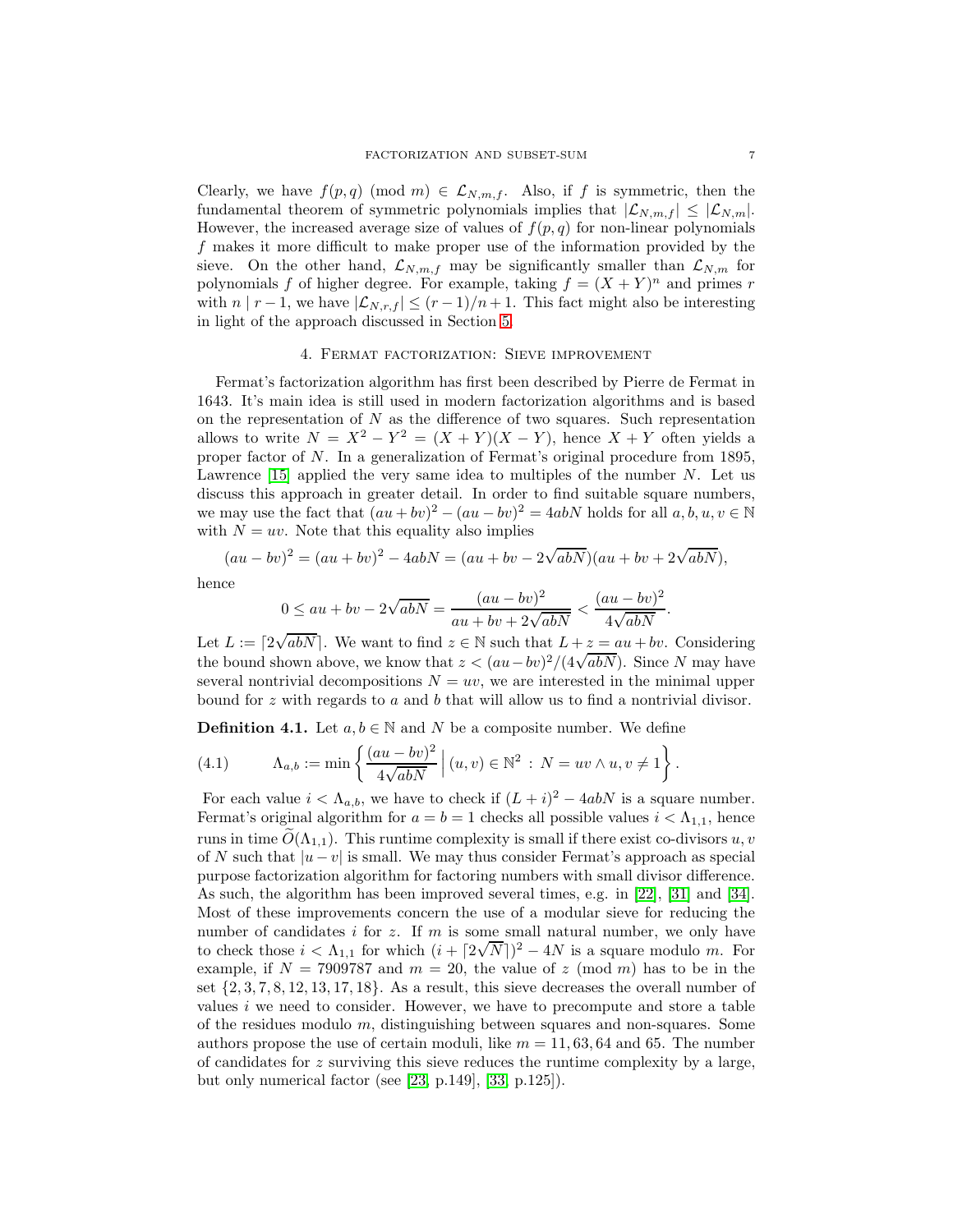One of the main contributions of this paper is to provide a much more substantial reduction of the runtime complexity of Fermat's factorization algorithm and its generalization by Lawrence. The space complexity is still negligible and implementation is quite straightforward. Instead of the sieve described in the last paragraph, we will apply the hyperbolic sieve to obtain an *asymptotic* runtime improvement by a sub-exponential factor. We start by observing that the hyperbolic sieve is at least as strong as the sieve described above, as the following result shows.

<span id="page-7-1"></span>**Lemma 4.2.** Let  $N, m, k \in \mathbb{N}$  such that  $gcd(Nk, m) = 1$ . Then

$$
\mathcal{L}_{N,m,k} \subseteq \{x \in \mathbb{Z}_m : x^2 - 4kN \text{ is a square modulo } m\}.
$$

If m is odd, the sets are equal.

*Proof.* Let  $x = ka + b \in \mathcal{L}_{N,m,k}$  be arbitrary, where  $(a, b) \in \mathcal{H}_{N,m}$ . We have

$$
x2 - 4kN \equiv (ka + b)2 - 4kab \equiv (ka - b)2 \mod m.
$$

So it follows that  $x^2 - 4kN$  is a square modulo m, which proves the first claim. We now show that, for odd m, we have equality. Let  $x \in \mathbb{Z}_m$  such that  $x^2 - 4kN$  is a square modulo m. It remains to prove that  $x \in \mathcal{L}_{N,m,k}$ . There exist  $y \in \mathbb{Z}$  such that

$$
x2 - y2 \equiv (x + y)(x - y) \equiv 4kN \mod m.
$$

Hence, there is  $d \in \mathbb{Z}_m^*$  with  $x + y \equiv 2d \mod m$  and  $x - y \equiv (4kN)(2d)^{-1} \mod m$ , implying that

$$
x \equiv k(Nd^{-1}) + d \mod m.
$$

So we have shown that x is of the form  $ka + b \pmod{m}$  with  $ab \equiv N \mod m$ , hence  $x \in \mathcal{L}_{N,m,k}$ . hence  $x \in \mathcal{L}_{N,m,k}$ .

Let  $a, b, m \in \mathbb{N}$  such that  $gcd(abN, m) = 1$ . In addition, let  $k := ab \pmod{m}$ and  $\Lambda_{a,b}$  like in Definition [4.1.](#page-6-1) From the results in Section [3,](#page-3-0) it follows that the value z we are looking for satisfies  $z \equiv s - L \mod m$  for  $L := \lceil 2\sqrt{abN} \rceil$  and some  $s \in \mathcal{L}_{N,m,k}$ . We hence define

$$
\bar{\mathcal{L}}_m := \{ s - L \pmod{m} : s \in \mathcal{L}_{N,m,k} \}.
$$

For every  $i \in \bar{\mathcal{L}}_m$ , we then need to check if  $(i+L)^2 - 4abN$  is a square. If we have  $(i_0 + L)^2 - 4abN = y^2$ , we compute  $gcd(i_0 + L - y, N)$ . Note that if m is larger than  $\Lambda_{a,b}$ , then  $z \in \bar{\mathcal{L}}_m$  and we obtain a nontrivial divisor of N as a result.

In order to make our improvement as efficient as possible, we have to deal with two questions: How should we choose the modulus  $m$ ? And what is the best way to compute the set  $\bar{\mathcal{L}}_m$ ?

<span id="page-7-0"></span>According to Theorem [3.7,](#page-5-0) we should take  $m$  as the product of small primes up to a certain bound B. Ideally, we would choose  $m = \prod_{2 \leq r \leq B} r$  with B minimal such that  $m > \Lambda_{a,b}$ . Since we do not know  $\Lambda_{a,b}$ , we will need to pick a bound  $\Lambda$  to run our algorithm with. This bound determines the search interval for  $z$  and, hence, the overall runtime complexity. In any case, we will see that working with such highly composite moduli m allows for a substantial reduction of the runtime. In addition, Algorithm [2.1](#page-2-1) allows to compute the elements of the set  $\bar{\mathcal{L}}_m$  consecutively and in asymptotically optimal time. This way, we do not have to store tables of possible candidates and may keep the space complexity of the algorithm as small as possible.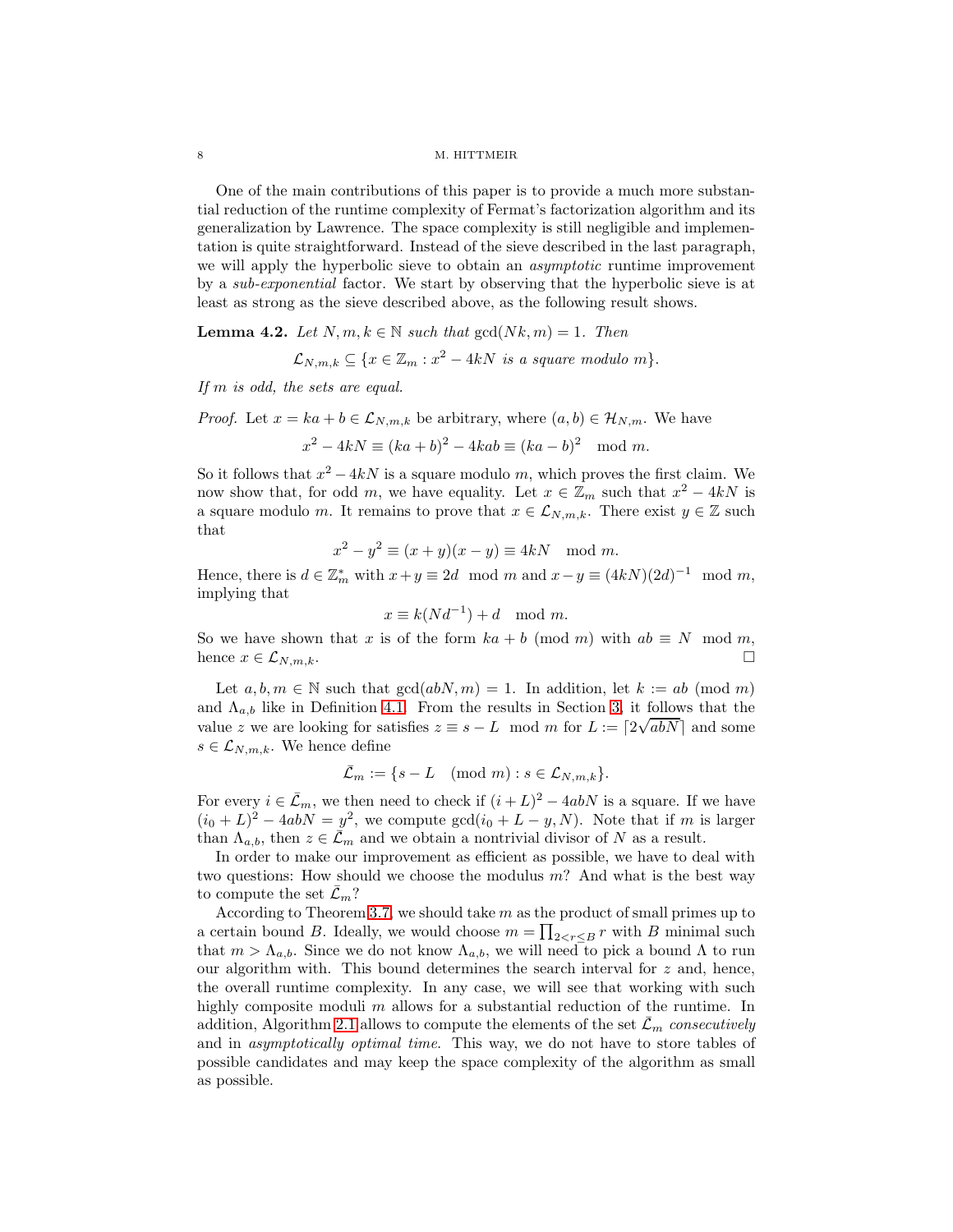**Algorithm 4.3.** Input: A composite, odd number N and a bound  $\Lambda \in \mathbb{N}$ Output: A proper factor of N or ' $\Lambda$  is too small'

- 1: Let  $m = \prod_{2 < r \leq B} r$  with B minimal such that  $m > \Lambda$ .
- 2: Compute  $gcd(N, m)$ . If a factor of N is found, print and stop.
- 3: Choose  $a, b \in \mathbb{N}$ ,  $a, b < N$  with  $gcd(ab, mN) = 1$ .
- 4: Let  $L := \lceil 2\sqrt{abN} \rceil$  and  $k := ab \mod m$ .
- 5: for  $r \mid m$  do<br>6: Compute
- 6: Compute  $\bar{\mathcal{L}}_r := \{ s L \pmod{m} : s \in \mathcal{L}_{N,r,k} \}.$
- 7: Run Algorithm [2.1](#page-2-1) to compute  $\bar{\mathcal{L}}_m$  from the sets  $\bar{\mathcal{L}}_r$ .
- $s: \textbf{\textit{for}}\,\, i \in \bar{\mathcal{L}}_m \, \textbf{\textit{do}} \ s: \quad \textbf{\textit{if}}\,\, (i+L)^2 \, .$
- 9: if  $(i+L)^2 4abN = y^2$  for some  $y \in \mathbb{N}$  then print  $gcd(i+L-y, N)$ .

<span id="page-8-0"></span>10: If no proper factor is found, return ' $\Lambda$  is too small'.

**Proposition 4.4.** If  $\Lambda > \Lambda_{a,b}$ , then Algorithm [4.3](#page-7-0) returns a proper factor of N. Ignoring terms that are polynomial in  $\log N$  and  $\log \Lambda$ , the runtime complexity is given by

$$
O(\Lambda \cdot \exp(-C \log \Lambda / \log \log \Lambda))
$$

bit operations, where 
$$
C = (1 + o(1)) \log 2
$$
.

*Proof.* We first prove correctness. Assume that  $\Lambda > \Lambda_{a,b}$ . In the Steps 1–4, we choose our parameters such that  $gcd(abN, m) = 1$  and  $gcd(ab, N) = 1$  holds. In Lemma [3.6,](#page-4-0) we have seen that the set  $\mathcal{L}_{N,m,k}$  is induced by the sets  $\mathcal{L}_{N,r,k}$  due to the Chinese Remainder Theorem. One easily observes that the same is true for the sets  $\bar{\mathcal{L}}_m$  and  $\bar{\mathcal{L}}_r$ . Hence, we may compute the elements of  $\bar{\mathcal{L}}_m$  by applying Algorithm [2.1](#page-2-1) in Step 7. It remains to show that we will obtain a proper factor at some point in the final for-loop in Step 9. From  $\Lambda > \Lambda_{a,b}$ , it follows that there exists a nontrivial composition  $N = uv$  of N such that

$$
\Lambda > \frac{(au - bv)^2}{4\sqrt{abN}} > z,
$$

where  $z+L = au + bv$  (see the discussion at the beginning of Section [4\)](#page-6-0). In addition,  $z = z \pmod{m}$  is an element of the set  $\overline{\mathcal{L}}_m$ . Hence, for the run  $i = z$  of the for-loop, we will find  $y = au - bv$  and compute the GCD of  $i + L - y = 2bv$  and N. Since N is odd and  $gcd(ab, N) = 1$ , this yields a proper factor of N.

Let us now consider the runtime complexity of the algorithm. We first discuss the magnitude of B in Step 1. For Chebyshev's theta function  $\vartheta(x) := \sum_{r \leq B} \log r$ , it follows that

$$
e^{\vartheta(B)} = \prod_{r \le B} r = 2m \in \Theta(\Lambda).
$$

From the Prime Number Theorem, it follows that  $\vartheta(x) - x \in o(x)$  (see [\[24,](#page-21-14) p.80]). We conclude that  $B = (1 + o(1)) \log \Lambda$  for increasing values of  $\Lambda$ . It immediately follows that the precomputations in the Steps  $1-5$  are polynomial in  $\log N$  and log Λ. For determining the  $\bar{\mathcal{L}}_r$  in Step 6, we just use Definition [3.1.](#page-3-1) Note that the cardinalities of these sets are bounded by  $B \in O(\log \Lambda)$ . Let us now consider the cost for the Steps 7–10. Since the computations in Step 9 are all polynomial in  $\log N$ , the main cost depends on the size of  $\bar{\mathcal{L}}_m$ . For the prime-counting function  $\pi$ , Theorem [3.7](#page-5-0) yields

$$
\widetilde{O}\left(\frac{m}{2^{\omega(m)}}\right)=\widetilde{O}\left(\frac{\Lambda}{2^{\pi(B)}}\right).
$$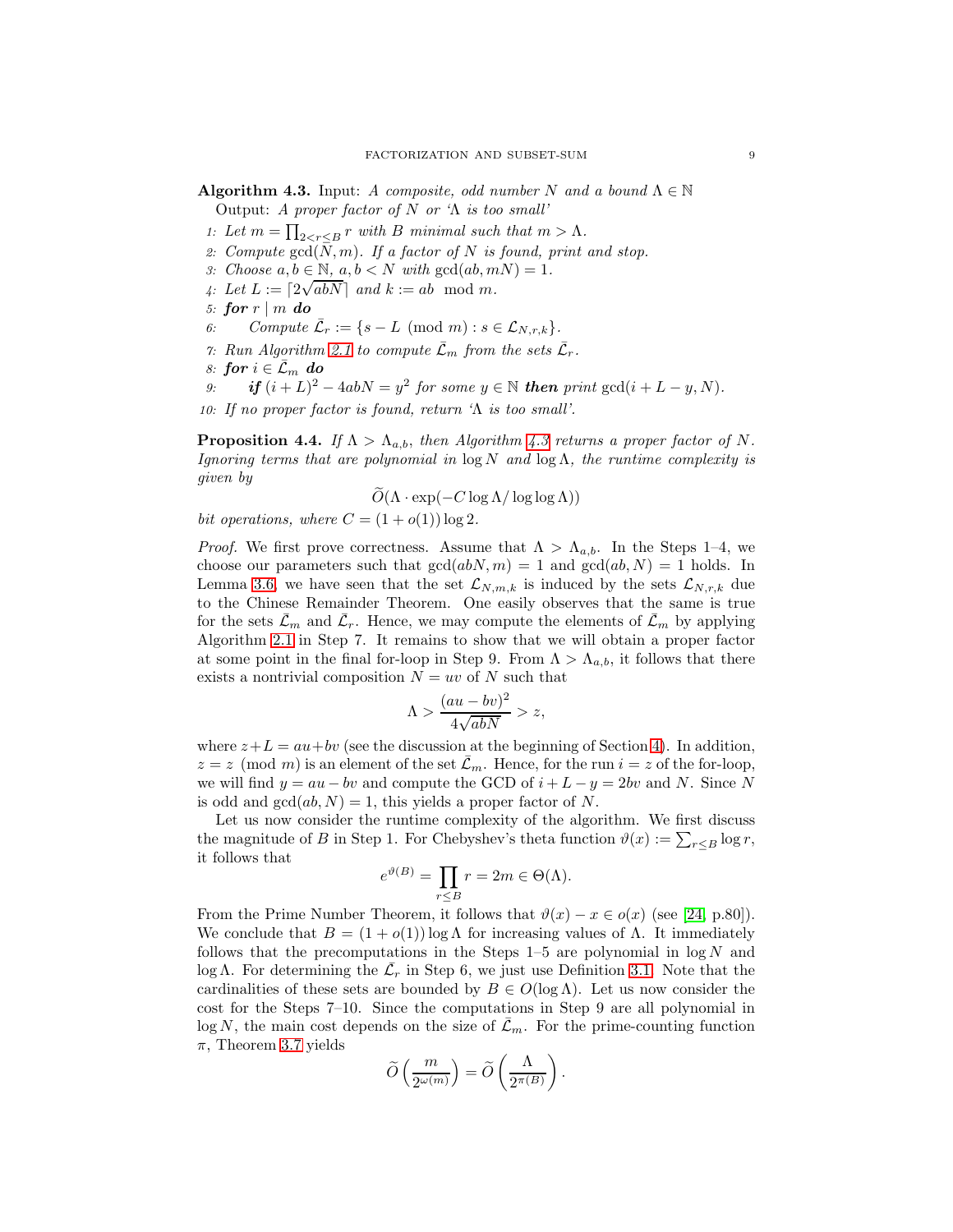The Prime Number Theorem states that  $\pi(B) \approx B/\log B$ . Indeed, we have the explicit lower bound of  $B/\log B < \pi(B)$  for  $B \ge 17$  (see [\[24,](#page-21-14) p.69]). Hence, for  $C = (1 + o(1)) \log 2$ , we obtain

$$
O(2^{-\pi(B)}) = O\left(2^{-\frac{B}{\log B}}\right) = O\left(2^{-\frac{(1+o(1))\log\Lambda}{\log(\log\Lambda)}}\right)
$$
  
= 
$$
O\left(\exp(-C\log\Lambda/\log\log\Lambda)\right),
$$

<span id="page-9-1"></span>which proves the claim.  $\Box$ 

Remark 4.5. The rigorously proved runtime complexity represents the worst case. The algorithm may find a factor faster if we are lucky and  $z$  is actually among the earlier elements tested in the for-loop in Step 9. In addition, we want to stress that there is no need to compute and store the complete set  $\bar{\mathcal{L}}_m$ . We may use Algorithm [2.1](#page-2-1) to compute its elements consecutively and run Step 9 of Algorithm [4.3](#page-7-0) for each of them. If no factor is found, we delete the element and go to the next one. In the precomputation loop of Algorithm [2.1,](#page-2-1) we only need the sets  $\bar{\mathcal{L}}_r$ . Since their cardinalities are bounded by  $B \in O(\log \Lambda)$ , the required space is negligible.

Unfortunately, we cannot apply Algorithm [4.3](#page-7-0) to values for  $a$  and  $b$  that are divisible by primes smaller than B, at least not without increased runtime costs. However, we can always apply it to the case of Fermat's original factoring method, namely to  $a = b = 1$ . In this regard, we now prove a deterministic and rigorous factorization bound in terms of the minimal divisor difference.

<span id="page-9-0"></span>**Theorem 4.6.** Let N be a composite number and  $\Delta := \Lambda_{1,1}$  as in Definition [4.1.](#page-6-1) Ignoring terms that are polynomial in  $\log N$  and  $\log \Delta$ , there exists a deterministic algorithm that computes a proper factor of  $N$  in

$$
\widetilde{O}(\Delta \cdot \exp(-C \log \Delta / \log \log \Delta))
$$

bit operations, where  $C = (1 + o(1)) \log 2$ . The space complexity is negligible.

*Proof.* We run Algorithm [4.3](#page-7-0) with  $a = b = 1$  and for increasing values of the modulus m, starting with  $m = 2, 2 \cdot 3, 2 \cdot 3 \cdot 5, \ldots$ , until we find a proper factor. We succeed as soon as  $m > \Delta$ . Hence, a (rough) estimate for the total cost is given by the runtime of Proposition [4.4](#page-8-0) multiplied with a factor of log  $\Delta$ . However, this factor is negligible. The space complexity is discussed in Remark [4.5.](#page-9-1)  $\Box$ 

In Algorithm [4.3,](#page-7-0) the modulus m is a product of small odd primes. Based on Theorem [3.5,](#page-4-2) we will now discuss some practical improvements by constant factors. Depending on  $N$  and  $k$ , we may want to include powers of 2 and other small prime powers in order to keep the ratio between  $|\bar{\mathcal{L}}_m|$  and m as small as possible. We illustrate this with the following example.

<span id="page-9-2"></span>**Example 4.7.** Let  $N = 17344343992304993085649094809$ . We want to search for a linear combination of factors of N with  $a = b = 1$ . We note that  $N \equiv 1 \mod 8$ and  $(N|r) = 1$  for  $r = 3, 5, 7$ . In order to build m, we consider the following:

- For  $r = 2$ , our computations (see Remark [7.5](#page-19-0) in the appendix) show that  $|\bar{\mathcal{L}}_m| = 2, 4, 4, 6, 8, 14, 24$  for  $m = 2^4, 2^5, 2^6, 2^7, 2^8, 2^9, 2^{10}$ .
- For  $r = 3$ , Theorem [3.5](#page-4-2) implies  $|\bar{\mathcal{L}}_m| = 2, 2, 4, 8, 22$  for  $m = 3, 3^2, 3^3, 3^4, 3^5$ , respectively.
- For  $r = 5$ , Theorem [3.5](#page-4-2) implies  $|\bar{\mathcal{L}}_m| = 3, 7, 31$  for  $m = 5, 5^2, 5^3$ .
- For  $r = 7$ , Theorem [3.5](#page-4-2) implies  $|\bar{\mathcal{L}}_m| = 4, 16, 106$  for  $m = 7, 7^2, 7^3$ .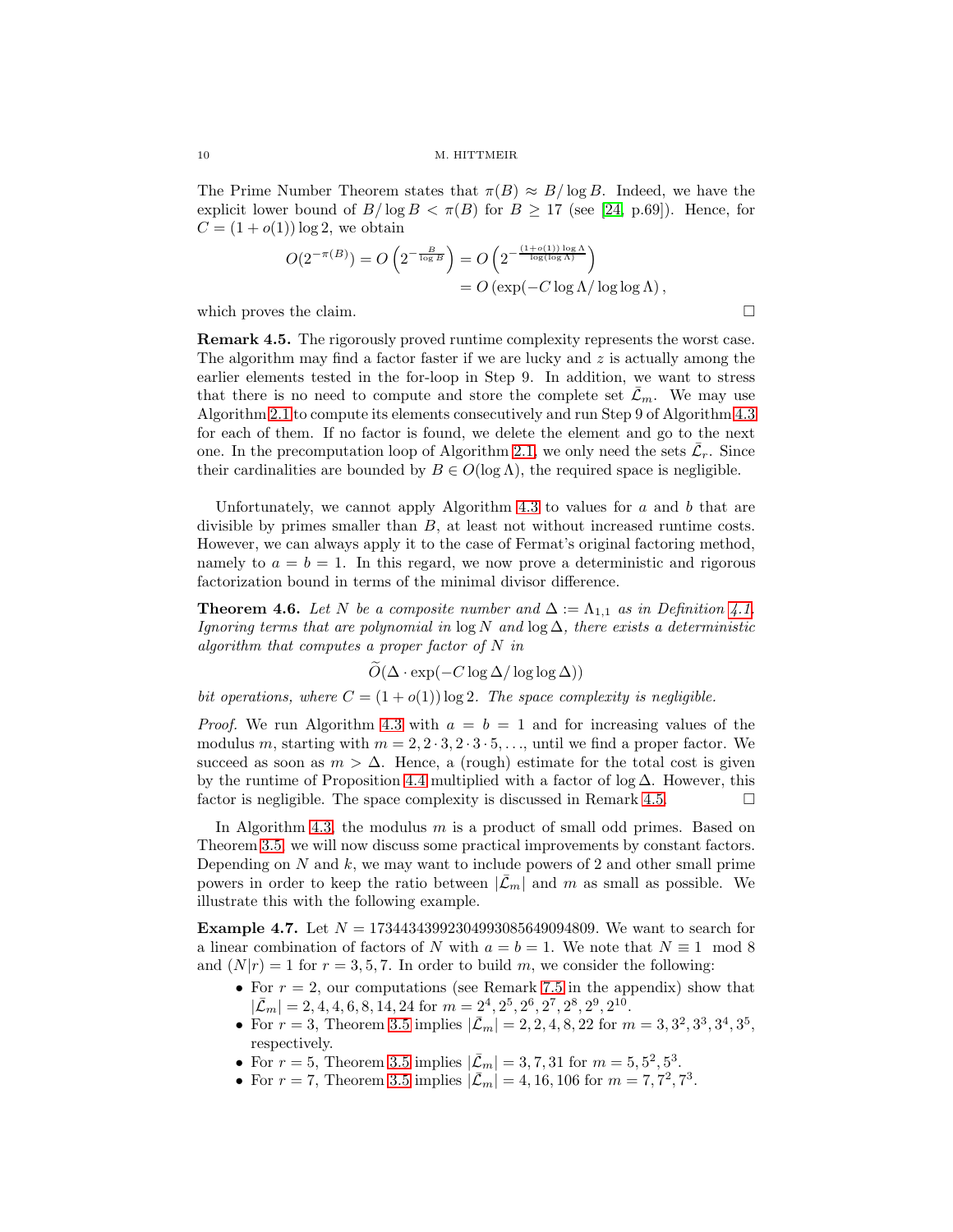Our goal is to keep  $|\bar{\mathcal{L}}_m|/m$  as small as possible. Adding higher powers of the primes 2, 3 and 5 appears to benefit this proportion. In our example, going from 3 to  $3^2$  in m increases m by a factor of 3 while leaving  $|\bar{\mathcal{L}}_m|$  the same. Adding  $5^2$  to  $m$  is also beneficial. Starting with 7, however, we always benefit more from adding the next highest prime than from adding another power of the same prime. As we can see above, going from 7 to 7<sup>2</sup> in m adds a factor of  $(16/4)/7 = 4/7$  to  $|\mathcal{\bar{L}}_m|/m$ , while including 11 in  $m$  adds a factor of either  $5/11$  or  $6/11$  (see Lemma [3.4\)](#page-4-1), both being smaller than 4/7.

Of course, there are also other considerations that may affect how to build the best modulus m. For instance, assume that we are already close to our target bound Λ. Even if adding a larger prime might be better for the proportion, it may make much more sense to just add another small factor like 2 or 3. For this reason, we will not give an explicit algorithm for building  $m$ , as the best choice may depend on specific circumstances.

For factoring N, we take  $m = 2^8 \cdot 3^3 \cdot 5^2 \cdot 7 \cdot 11 \cdot 13 \cdot 17 \cdot 19 = 55870214400$ . Then  $\bar{\mathcal{L}}_m$  has 1935360 elements, and Algorithm [4.3](#page-7-0) returns

# $N = pq = 129411310904131 \cdot 134024946282739.$

Note that  $p + q - \left\lfloor 2\sqrt{N} \right\rfloor = 40403063803$ . So our algorithm only needs to check at most  $0.00479\% \approx 1935360/40403063803$  of the candidates that would have been checked in Fermat's original procedure.

### <span id="page-10-0"></span>5. Reducing integer factorization to multiple-choice subset-sum

We now describe a new research direction based on the hyperbolic sieve. Let N be the number we want to factorize and  $m \in \mathbb{N}$  coprime to N. For the sake of simplicity, we assume that  $N = pq$  is a semiprime number and consider the sieve set  $\mathcal{L}_{N,m} = \mathcal{L}_{N,m,1}$  for finding the sum  $S = p + q$  of the prime factors of N. In the previous subsection, we chose  $m$  as a product of primes in accordance with Theorem [3.7.](#page-5-0) In addition, we tried to take  $m$  as small as possible, just quite large enough to retrieve enough information about  $S$  (see the proof of Theorem [4.6\)](#page-9-0). The reason is simple: the smaller m is, the less elements are in  $\mathcal{L}_{N,m}$  that have to be checked as candidates for S. In Example [4.7,](#page-9-2) the inclusion of all primes up to 19 was sufficient to find S. While we may have easily computed  $\mathcal{L}_{N,23}$  and larger sieve sets, we did not need to consider them. On the other hand, these larger sieve sets contain information about  $S$  that is (almost) freely available to us, and it seems like there is room for further improvement by finding a way to make use of them. In this section, we will discuss such an approach in which we choose  $m$  large. Then S will be one of the smallest elements in  $\mathcal{L}_{N,m}$ .

The idea is based on the fact that  $S$  is the only number which is an element of  $\mathcal{L}_{N,m}$  for every  $m \geq S+1$ . In other words, it holds that  $\{S\} = \bigcap_{m \geq S+1} \mathcal{L}_{N,m}$ . Assume that p and q are balanced and hence satisfy  $p+q \leq 3\sqrt{N}$ , which is common for the prime factors of semiprime RSA moduli. For  $\bar{s} := S - [2\sqrt{N}]$ , it easily follows that  $0 \le \bar{s} \le \sqrt{N}$ . Let m be a product of the primes up to a small bound  $B$  just like in Theorem [3.7.](#page-5-0) Similar to Algorithm [4.3,](#page-7-0) let  $B$  be minimial such that  $m > Λ$ , where  $Λ := [√N]$ . We already know that, among other elements,  $\bar{s}$  is in  $\mathcal{L}_m := \{(x - \lceil 2\sqrt{N} \rceil) \pmod{m} : x \in \mathcal{L}_{N,m}\}.$  We now continue to multiply m with the first few prime numbers exceeding  $B$ , and denote the resulting modulus by  $M$ .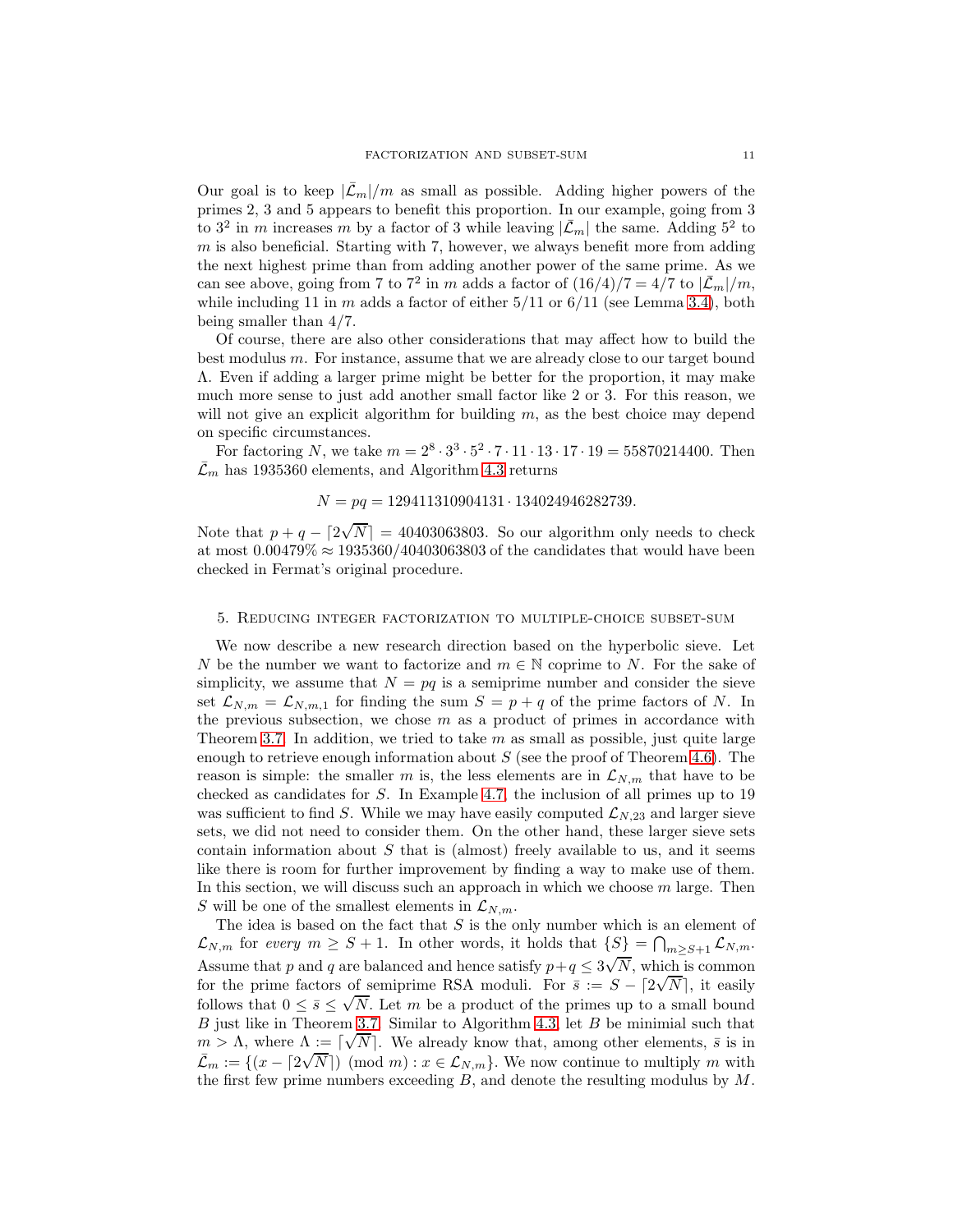By computing the corresponding sets  $\bar{\mathcal{L}}_M$ , one observes that the cardinality of

$$
\bar{\mathcal{L}}_m \cap \bar{\mathcal{L}}_M = \{ s \in \bar{\mathcal{L}}_M : s \le \sqrt{N} \}
$$

decreases drastically with every additional prime added to M. This behavior may be explained by our previous results. Let r be prime such that  $r \nmid m$  and let  $s \leq \sqrt{N} < m$  be an element of  $\bar{\mathcal{L}}_m$ . Lemma [3.6](#page-4-0) yields that s is an element of  $\bar{\mathcal{L}}_{mr}$ if and only if  $s \pmod{r} \in \overline{\mathcal{L}}_r$ . However,  $\overline{\mathcal{L}}_r$  contains only about half of the possible residues modulo r. Therefore, one would expect that the number of elements s in Let  $\vec{\mathcal{L}}_M$  satisfying  $s \leq \sqrt{N}$  is *cut about half* with every additional prime, until only  $\bar{s}$ is left. So considering Theorem [3.7,](#page-5-0) we would expect

<span id="page-11-0"></span>(5.1) 
$$
|\{s \in \bar{\mathcal{L}}_M : s \le \sqrt{N}\}| \in O\left(\frac{|\mathcal{L}_m|}{2^{\omega(M/m)}}\right) \subseteq O\left(\frac{\Lambda \log B}{2^{\omega(M)}}\right).
$$

Depending on the desired cardinality of this set, it makes sense to consider different sizes for M. If we take  $\omega(M)$  as large as log N, we may certainly assume to have isolated  $\bar{s}$  as the minimum of  $\mathcal{L}_M$ . However, since we have not provided a rigorous proof for this statement, [\(5.1\)](#page-11-0) will be used as heuristic assumption in the remainder of this paper.

For the sake of clarity, we will now suppose that  $\bar{s}$  is the only element of  $\bar{\mathcal{L}}_M$ satisfying  $\overline{s} \leq \sqrt{N}$  and that the number  $k := \omega(M)$  of distinct prime factors of M is in  $O(\log N)$ . Let  $M = \rho_1 \cdots \rho_k$ , where the  $\rho_i$  are either primes or powers of primes. As a consequence of Lemma [3.6,](#page-4-0) we know that  $\bar{\mathcal{L}}_M$  is determined by the  $\bar{\mathcal{L}}_{\rho_i}$  due to the CRT. Just like in Section [2,](#page-2-0) we use the Gaussian approach to represent all elements in  $\bar{\mathcal{L}}_M$ . For  $\gamma_i := (M/\rho_i)^{-1}$  (mod  $\rho_i$ ) and  $M_i := M\gamma_i/\rho_i$ , every element in  $\bar{\mathcal{L}}_M$  can be written as

<span id="page-11-1"></span>(5.2) 
$$
a_{1,j_1}M_1 + a_{2,j_2}M_2 + \ldots + a_{k,j_k}M_k \mod M,
$$

where  $a_{i,j_i} \in \bar{\mathcal{L}}_{\rho_i}$  with  $j_i \in \{1, \ldots, \kappa_i\}$  for  $|\bar{\mathcal{L}}_{\rho_i}| = \kappa_i$ . Our ultimate goal is to find the choice of  $(a_{1,j_1},...,a_{k,j_k})$  for which the value of  $(5.2)$  equals  $\bar{s}$ . According to our assumptions, however, this coincides with the task to find those  $a_{i,j_i}$  for which  $(5.2)$  is minimal. So in order to find  $\bar{s}$  and factorize N, all we have to do is to minimize the expression  $(5.2)$ . This problem is strongly related to the *multiple*choice subset-sum problem (MCSS), which is discussed in [\[14,](#page-21-15) Sec. 11.10.1]. Before we explain this relation, let us first give a general description of the MCSS problem. We consider the classes  $N_i$  for  $i = 1, \ldots, k$ , where each class contains the weights  $w_{i,1}, \ldots, w_{i,\kappa_i}$ . The problem is to select exactly one weight from each class such that the total weight sum is maximized without exceeding a capacity c:

<span id="page-11-2"></span>(5.3) maximize 
$$
\sum_{i=1}^{k} \sum_{j=1}^{\kappa_i} w_{i,j} x_{i,j}
$$
  
subject to 
$$
\sum_{i=1}^{k} \sum_{j=1}^{\kappa_i} w_{i,j} x_{i,j} \le c,
$$

$$
\sum_{j=1}^{\kappa_i} x_{i,j} = 1, \text{ where } i = 1, ..., k,
$$

$$
x_{i,j} \in \{0, 1\}, \text{ where } i = 1, ..., k \text{ and } j \in \{1, ..., \kappa_i\}.
$$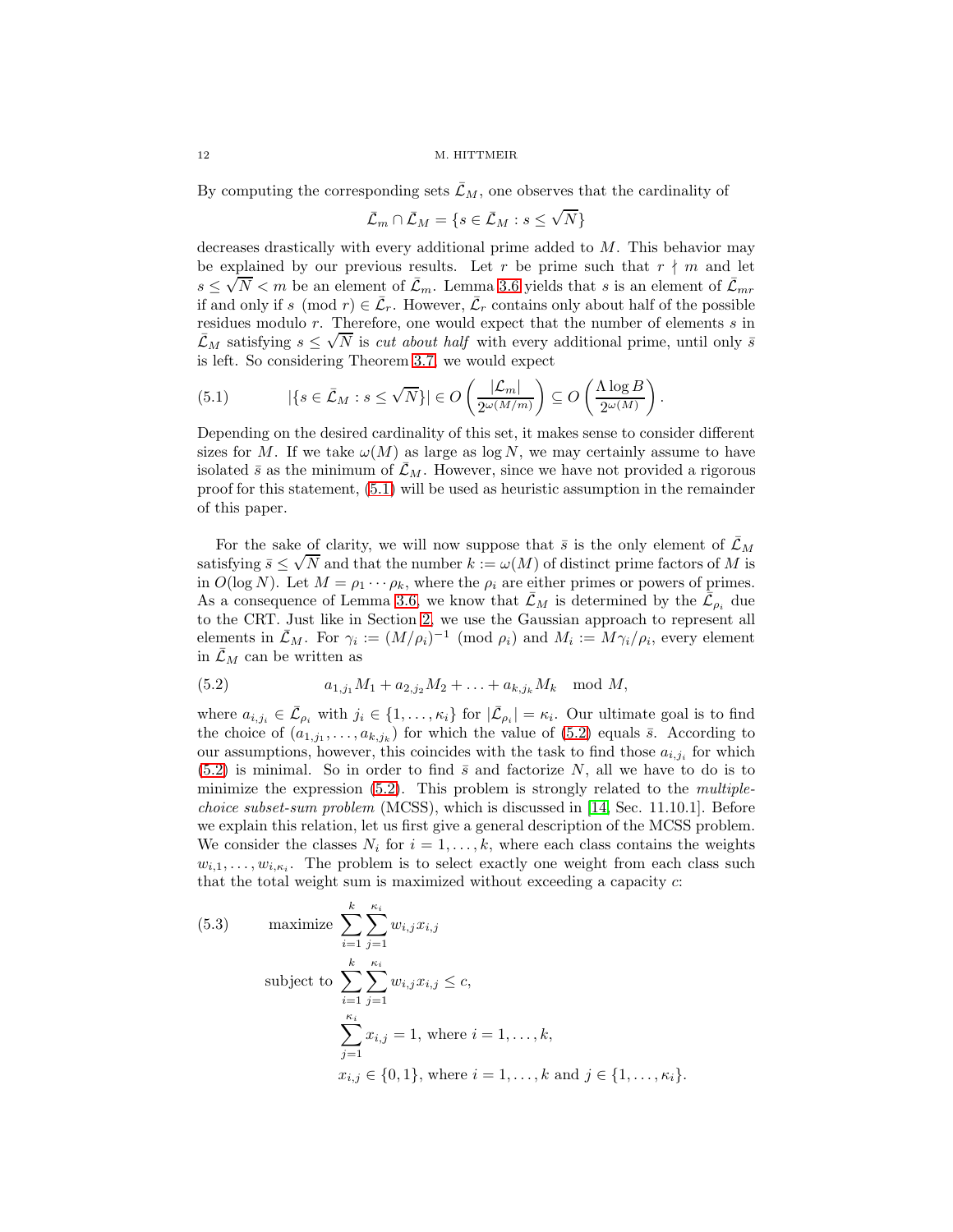Here,  $x_{i,j} = 1$  if item j was chosen in class  $N_i$ . Other formulations of the problem concern minimization instead of maximization, approximation from both sides or even the exact representation of a specific target value as such sum. Recently, modular versions of the problem have been investigated in [\[2\]](#page-20-2).

We are now ready to show how to reduce integer factorization to a MCSS instance. We will actually show two reductions, the first to the maximization problem formulated in [\(5.3\)](#page-11-2), and the second to an exact target sum MCSS.

Reduction to maximization MCSS [\(5.3\)](#page-11-2). We show that the structure of our minimization problem in [\(5.2\)](#page-11-1) may be translated into a MCSS problem instance. For  $i = 1, ..., k$ , define  $N_i := \{a_{i,j_i}M_i \mod M : j_i = 1, ..., \kappa_i\}$ . We immediately see that all weights in  $N_i$  are divisible by  $M/\rho_i$ . Note that the corresponding sums  $(5.3)$  never exceed  $kM$ . Given these classes, the modular version of the problem may be split into  $k$  MCSSs as formulated above, namely one for each choice of capacity  $c = \sqrt{N}, M + \sqrt{N}, \ldots, (k-1)M + \sqrt{N}$ . Alternatively, we may also define the class  $N_0 := \{0, M, 2M, \ldots (k-1)M\}$ , leading to only one MCSS with  $c = (k-1)M + \sqrt{N}$ .

Reduction to an exact target MCSS. In addition, we show that we can also reduce to a MCSS problem instance with an exact target sum. We let  $M = U \cdot V$ and make sure that  $U, V > \sqrt{N} \ge \bar{s}$ , where  $U = \rho_1 \cdots \rho_k$  and  $V = \rho_{k+1} \cdots \rho_l$ . Using the notation of [\(5.2\)](#page-11-1), we then have

 $a_{1,j_1}U_1 + a_{2,j_2}U_2 + \ldots + a_{k,j_k}U_k - j_0U \equiv b_{1,r_1}V_1 + b_{2,r_2}V_2 + \ldots + b_{l,r_l}V_l \pmod{V},$ 

where the  $a_{i,j_i}$  and  $b_{i,r_i}$  correspond to the residues of  $\bar{s}$  in the sets  $\bar{\mathcal{L}}_{\rho_i}$ . The value  $j_0 \in \{0, \ldots, k\}$  is chosen in a way such that the term on the left-hand side of the congruence is actually equal to  $\bar{s}$ . We then define the classes  $N_0 := \{0, U, \ldots, kU\}$ and

$$
N_i := \{ a U_i \mod V : a \in \overline{L}_{\rho_i} \}
$$

for  $i = 1, \ldots, k$ , and

$$
N_i := \{-bV_i \mod V : b \in \overline{L}_{\rho_i}\}\
$$

for  $i \geq k$ . We hence obtain a MCSS instance with the exact target sum 0 and significantly smaller weights, namely the size of V. Lemma [3.6](#page-4-0) implies that  $\bar{s}$ corresponds to a solution of the related MCSS instance, and if  $U$  and  $V$  are large enough, this is the only solution this problem will have.

<span id="page-12-0"></span>Remark 5.1. While general knapsack and subset-sum problems are known to be NP-complete and therefore unlikely to be solved in polynomial-time, a variety of algorithms has been developed for application, some of which with great success in specific settings. The employed methods range from branch-and-bound algorithms [\[30\]](#page-21-16), dynamic programming solutions and polynomial-time approximation schemes [\[14,](#page-21-15) Sec. 4.1 and 4.5] to lattice reduction [\[25\]](#page-21-17) and even machine learning [\[8\]](#page-21-18). For an overview on methods developed specifically for the multiple-choice variant of subset sum, see [\[14,](#page-21-15) Sec. 11].

As mentioned, the (multiple-choice) subset-sum problem is NP-complete and integer factorization is in NP. While the existence of a reduction from the latter to the first problem is thus not a new discovery, the goal of this section was to give an explicit and tangible reformulation of the integer factorization as a specific additive minimization problem. The resulting reduction and its possible variants have the potential to introduce new approaches to integer factorization. In particular, we plan on exploring the application of lattice reduction techniques like LLL and BKZ.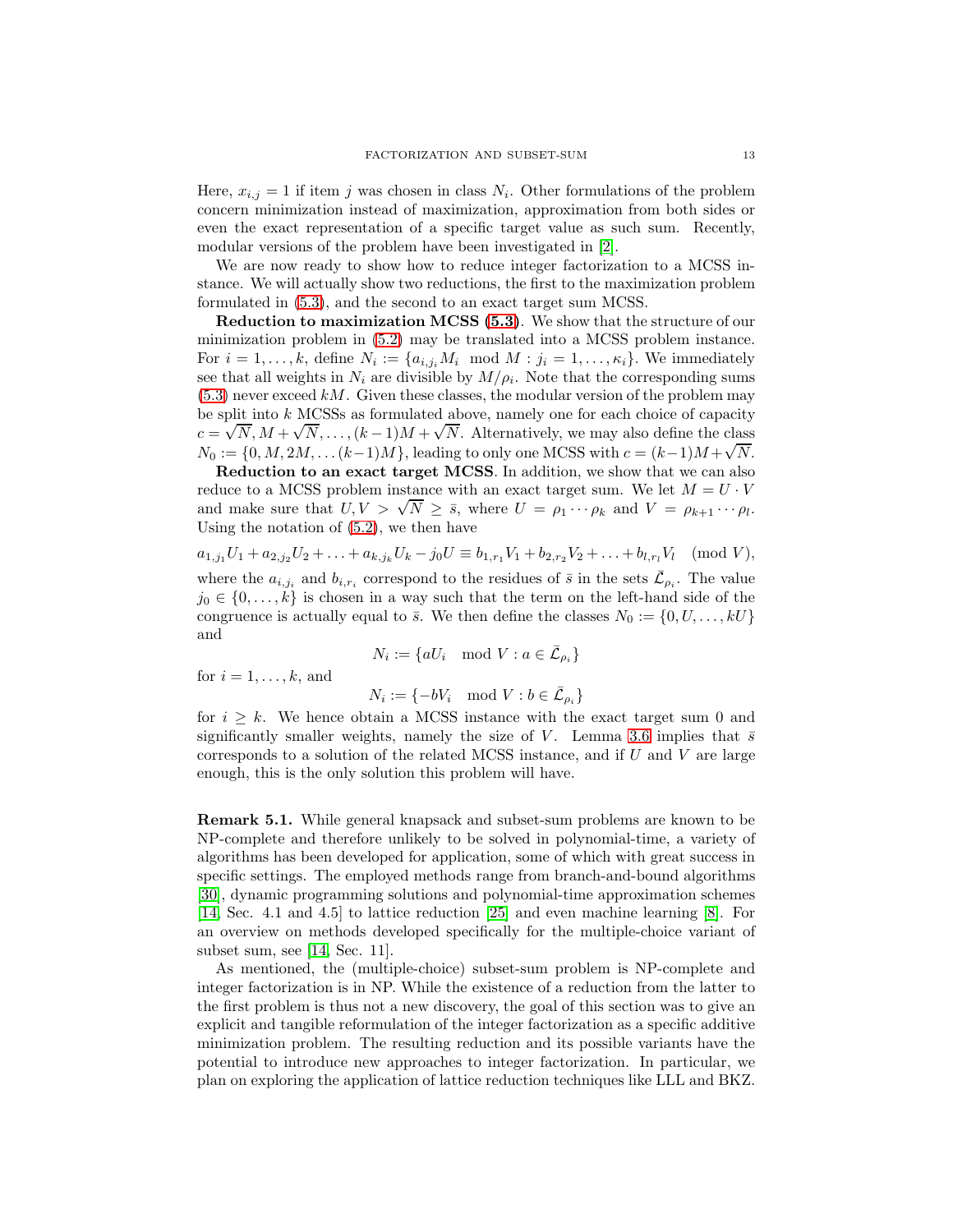<span id="page-13-0"></span>For now, we demonstrate the promising nature of the reduction by showing that it allows for further improvement of Fermat's factorization method.

#### 6. Fermat factorization: Time-space tradeoff

Based on the reduction considered in the previous section, we now discuss a second factorization algorithm. In some sense, it is a time-space tradeoff for our improvement of Fermat's factorization algorithm (see Section [4\)](#page-6-0). With the notation of Section [5](#page-10-0) in mind, we consider only two classes in our MCSS and, hence, set  $k = 2$ . Let  $0 < B_1 < B_2$ ,  $m_1 = \prod_{r \leq B_1} r$  and  $m_2 = \prod_{B_1 < r \leq B_2} r$  for primes r. The parameters  $B_1$  and  $B_2$  will be optimized later. For now, we assume that  $m_1, m_2 < \Lambda$ , but  $M := m_1 \cdot m_2 \gg \Lambda$ , where  $\Lambda$  serves the same purpose as in Algorithm [4.3.](#page-7-0) In the sense of the minimization problem [\(5.2\)](#page-11-1), the goal of the following algorithm is to compute the elements of the set  $\{s \in \mathcal{L}_M : s < \Lambda\}.$ 

# <span id="page-13-1"></span>**Algorithm 6.1.** Input: A composite, odd number N and bounds  $\Lambda \in \mathbb{N}$

Output: A proper factor of  $N$  or ' $\Lambda$  is too small'

- 1: Choose bounds  $B_1, B_2 \in \mathbb{N}$  such that  $B_1 < B_2$  and  $M = m_1 \cdot m_2 > \Lambda$ , where  $m_1 = \prod_{2 < r \leq B_1} r$  and  $m_2 = \prod_{B_1 < r \leq B_2} r$ .
- 2: Compute  $\overline{\text{gcd}}(N, M)$ . If a factor of N is found, print and stop.
- 3: Choose  $a, b \in \mathbb{N}$ ,  $a, b < N$  with  $\gcd(ab, MN) = 1$ .
- 4: Let  $L := \lceil 2\sqrt{abN} \rceil$  and  $k := ab \mod m$ .
- 5: for  $r \mid M$  do<br>6: Compute
- 6: Compute  $\bar{\mathcal{L}}_r := \{ s L \pmod{m} : s \in \mathcal{L}_{N,r,k} \}.$
- 7: Run Algorithm [2.1](#page-2-1) to compute  $\bar{\mathcal{L}}_{m_1}$  and  $\bar{\mathcal{L}}_{m_2}$  from the sets  $\bar{\mathcal{L}}_r$ .
- 8: For all  $x_1 \in \bar{\mathcal{L}}_{m_1}$ , set  $j_1 := x_1 \cdot m_2^{-1} \pmod{m_1}$ . Compute the sorted list  $N_1 := \{j_1 \cdot m_2\}.$
- 9: Similarly, compute and sort  $N_2 := \{j_2 \cdot m_1\}$ , where  $j_2 := x_2 \cdot m_1^{-1} \pmod{m_2}$ for  $x_2 \in \overline{\mathcal{L}}_{m_2}$ .
- 10: for  $\alpha_1 \in N_1$  do<br>
11: for  $\alpha_2 \in N_2$
- 11: **for**  $\alpha_2 \in N_2$  with  $0 \le \alpha_2 < \Lambda \alpha_1$  or  $M \alpha_1 \le \alpha_2 < M + \Lambda \alpha_1$  **do**<br>12: Define  $\alpha := \alpha_1 + \alpha_2 \pmod{M}$ . Define  $\alpha := \alpha_1 + \alpha_2 \pmod{M}$ .
- 13: **if**  $(\alpha + L)^2 4abN = y^2$  for some  $y \in \mathbb{N}$  **then** print  $gcd(\alpha + L y, N)$ .

14: If no proper factor is found, return 'Λ is too small'.

<span id="page-13-2"></span>**Proposition 6.2.** If  $\Lambda > \Lambda_{a,b}$ , then Algorithm [6.1](#page-13-1) returns a proper factor of N. Ignoring terms that are polynomial in  $\log N$  and  $\log \Lambda$ , the runtime complexity is given by

$$
\widetilde{O}(|N_1|+|N_2|+|\bar{\mathcal{L}}|)
$$

bit operations, where  $\overline{\mathcal{L}} = \{s \in \mathcal{L}_M : s < \Lambda\}.$ 

Proof. Let us start by proving correctness. The first part of the proof is similar to the one of Proposition [4.4.](#page-8-0) The choice of parameters in Step 1–4 ensures that  $\gcd(abN, M) = 1$  and  $\gcd(ab, N) = 1$ , and it is clear that we may compute  $\mathcal{L}_{m_1}$ and  $\bar{\mathcal{L}}_{m_2}$  from the sets  $\bar{\mathcal{L}}_r$ . Our assumption  $\Lambda > \Lambda_{a,b}$  implies that there exists a nontrivial composition  $N = uv$  of N such that, for  $z \in \mathbb{N}$  with  $z + L = au + bv$ ,

$$
M > \Lambda > \frac{(au - bv)^2}{4\sqrt{abN}} > z.
$$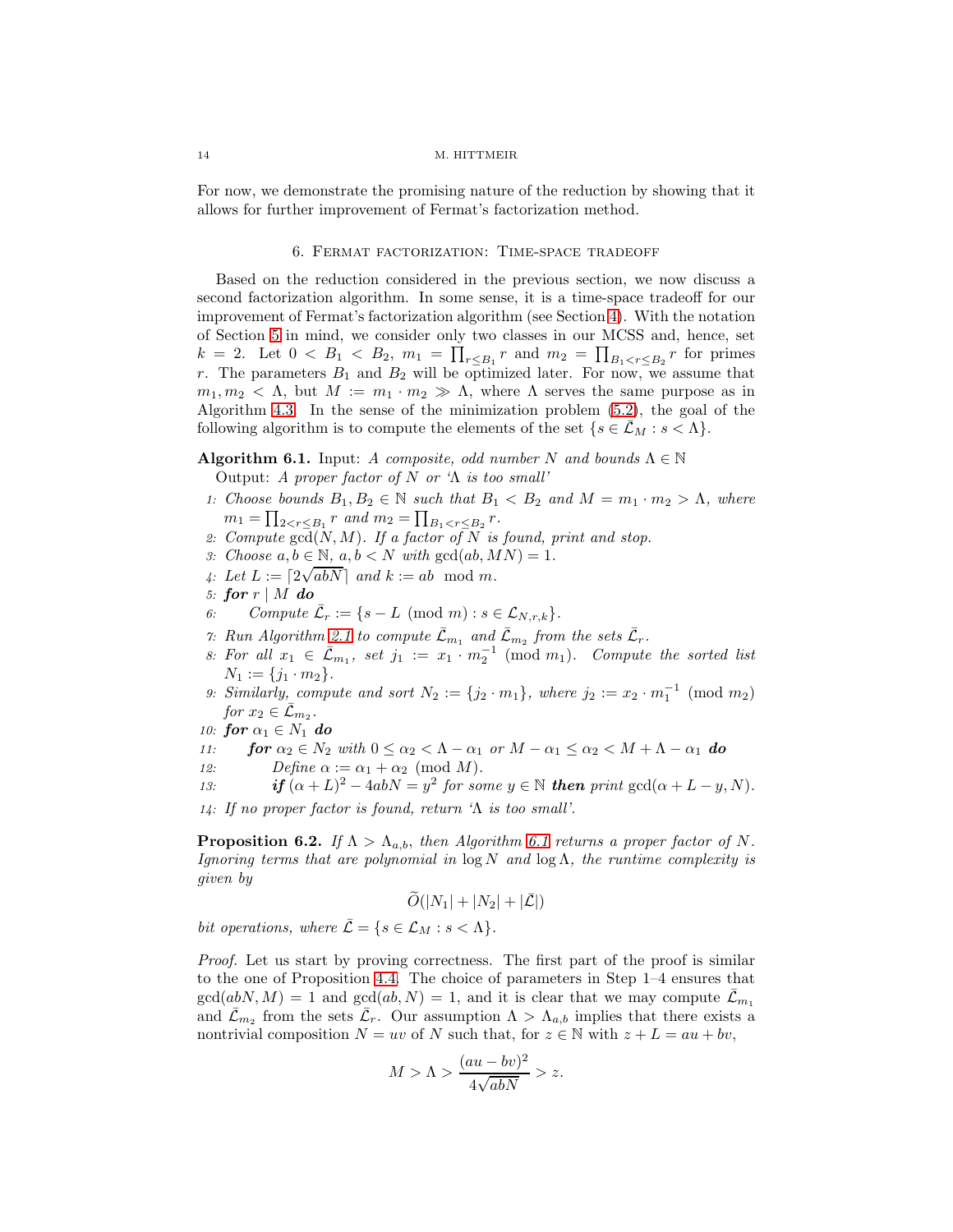Note that  $z = z \pmod{M}$  is an element of the set  $\{s \in \mathcal{L}_M : s < \Lambda\}$ . Moreover,  $z \pmod{m_1} \in \overline{\mathcal{L}}_{m_1}$  and  $z \pmod{m_2} \in \overline{\mathcal{L}}_{m_2}$ . Let  $z_1 \in N_1$  and  $z_2 \in N_2$  be the two elements corresponding to these residues in Step 8 and 9. Note that we have  $z_1, z_2 \leq M$ , from which it follows that  $z_1 + z_2 \leq 2M$ . In addition, we know that  $z_1 + z_2 \pmod{M} < \Lambda$ . Clearly, this is satisfied if and only if either  $z_1 + z_2 < \Lambda$  or  $M \leq z_1 + z_2 < M + \Lambda$ . These are exactly the intervals we are searching in Step 11, so we will certainly find  $z_1 + z_2 \pmod{M}$ . The Chinese Remainder Theorem implies that

$$
z = z \pmod{M} = (z_1 + z_2) \pmod{M}.
$$

Hence, for the candidate  $\alpha = z$ , we will retrieve  $y = au - bv$  in Step 13 and compute the GCD of  $\alpha + L - y = 2bv$  and N. Since N is odd and  $gcd(ab, N) = 1$ , this yields a proper factor of N.

Let us now consider the runtime complexity. As in the proof of Proposition [4.4,](#page-8-0) the runtime complexity for the Steps 1–6 is polynomial in  $\log N$  and  $\log \Lambda$ . Steps 7–9 run in  $\tilde{O}(\max\{|N_1|, |N_2|)$ , where we have used that sorting lists of n elements takes  $O(n)$  bit operations (e.g., see [\[26,](#page-21-19) Chap. 2.2]). Let us now consider the forloop in the Steps 10–13. As we have already explained in the correctness proof, our goal is to find sums of elements of  $N_1$  and  $N_2$  with  $\alpha_1 + \alpha_2 \pmod{M} < \Lambda$ . For each  $\alpha_1 \in N_1$ , we have to find the values  $\alpha_2$  in the intervals in Step 11. However, since  $N_2$  is a sorted list, one may easily find the respective area of values  $\alpha_2 \in N_2$ that lie in these intervals. We conclude that the Steps 10–13 run in  $\tilde{O}(|N_1| + |\mathcal{L}|)$ , which finishes the proof. which finishes the proof.

This extension of the hyperbolic sieve allows to speed-up the technique in Section [4.](#page-6-0) In the following, we will discuss practical solutions for choosing the parameters of the algorithm in order to minimize the complexity.

How to build  $m_1$  and  $m_2$ . Proposition [6.2](#page-13-2) implies that we should choose  $m_1$  and  $m_2$  in a way such that the sets  $N_1$ ,  $N_2$  and  $\mathcal L$  are about the same size. According to Theorem [3.7,](#page-5-0) the size of  $N_1$  is equal to  $|\mathcal{L}_{N,m_1}| \in \widetilde{O}(m_1/2^{\omega(m_1)})$ . Repeating the argument of [\(5.1\)](#page-11-0) with a general value of  $\Lambda$  (instead of  $\lceil \sqrt{N} \rceil$ ), we assume that the cardinality of L is bounded by  $\widetilde{O}(\Lambda/2^{\omega(M)})$ . It follows that  $N_1$  and L are about the same size if and only if  $2^{\omega(M)-\omega(m_1)} ≈ Λ/m_1$ , which is equivalent to

<span id="page-14-0"></span>(6.1) 
$$
\omega(m_2) \approx \log_2(\Lambda/m_1).
$$

For example, we could choose  $m_1$  very close to  $\Lambda$ , forcing  $m_2$  to be really small. The extreme case would be  $m_1 \approx \Lambda$ , in which Algorithm [6.1](#page-13-1) would basically degenerate into Algorithm [4.3.](#page-7-0) Or we could choose  $m_1$  small, leading to a rather large value for  $m_2$ . For optimizing the runtime complexity, our goal is to achieve  $|N_1| \approx |N_2|$ . One way to obtain this in practice is by considering the value  $m$  used in Algorithm [4.3,](#page-7-0) for which we have  $m \approx \Lambda$ . We then define  $m_1$  by removing the largest prime factor of m, and build  $m_2$  according to [\(6.1\)](#page-14-0), i.e., by building the product of the  $\lceil \log_2(\Lambda/m_1) \rceil$  primes following those contained in  $m_1$ . By using Lemma [3.6,](#page-4-0) we may quickly compute the precise cardinalities of the resulting sets  $N_1$  and  $N_2$ . If  $|N_2| \ll |N_1|$ , we repeat the process by removing further primes from  $m_1$  and adjusting  $m_2$ . We proceed in this manner until we obtain  $|N_2| \approx |N_1|$ . Also note that we do not necessarily need to build  $m_1$  and  $m_2$  as products of consecutive primes. We only need to make sure that they are coprime.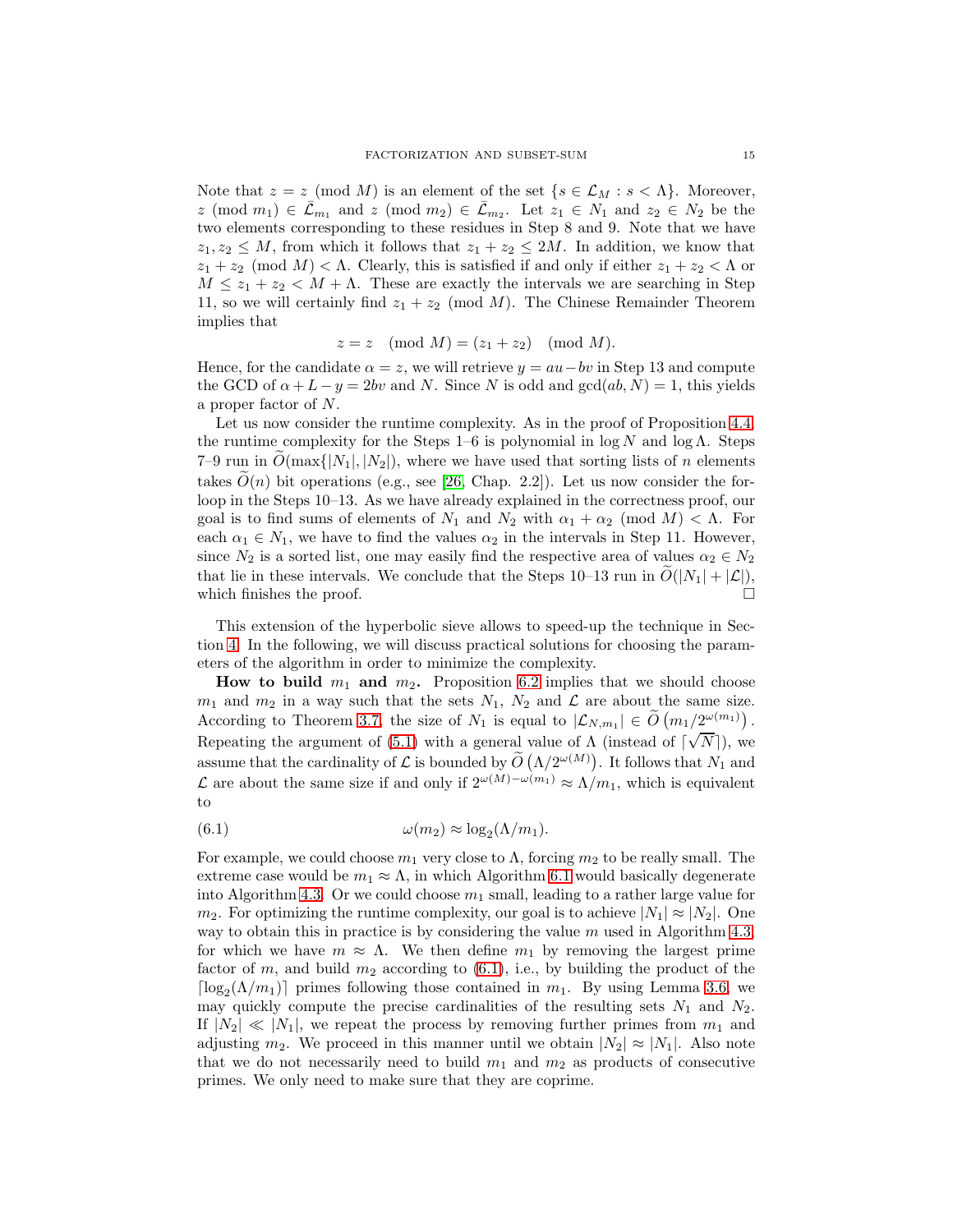**Example 6.3.** Let  $N = 17344343992304993085649094809$  like in Example [4.7.](#page-9-2) From the modulus  $m = 55870214400$  we used there, we remove the prime factor 19 and define  $m_1 = 2^8 \cdot 3^3 \cdot 5^2 \cdot 7 \cdot 11 \cdot 13 \cdot 17$ . Assuming that  $\Lambda \approx m$  for our target bound  $\Lambda$  and considering [\(6.1\)](#page-14-0), we set

$$
\omega(m_2) = \lceil \log_2(m/m_1) \rceil = 5.
$$

We hence define  $m_2 = 19 \cdot 23 \cdot 29 \cdot 31 \cdot 37$ . For this choice,  $N_1$  has 215040 elements and  $N_2$  has 399168 elements. Running Algorithm [6.1](#page-13-1) returns the factorization of N after checking 138342 candidates  $\alpha$  in Step 13. Comparing this to the 1935360 elements we had to check in Example [4.7,](#page-9-2) we conclude that Algorithm [6.1](#page-13-1) allows for a notable speed-up of the runtime. In essence, we have traded the factor 19 from  $m_1$  to  $m_2$  in return for higher space complexity. We want to stress that the square-root check is much more expensive than building the sets  $N_1$  and  $N_2$ , hence we particularly benefit from the reduction of potential candidates  $\alpha$  for z.

Remark 6.4. Due to the heuristic nature of the approach and the dependence on [\(5.1\)](#page-11-0), we are not able to give a rigorous asymptotic runtime analysis of Algorithm [6.1.](#page-13-1) If we were to prove [\(5.1\)](#page-11-0), we might be able to improve upon the constant  $C$  of the runtime established in Theorem [4.6.](#page-9-0) In any case, note that the space complexity is non-negligible due to the fact that we have to precompute the sets  $N_1$ and  $N_2$ . A possible approach for reducing the required space is the well-known Schroeppel-Shamir algorithm (see [\[3\]](#page-20-3) and [\[13\]](#page-21-20)). However, further investigations of potential reductions of the time and space complexity remain a prospect for future research.

**Time-space tradeoffs for semiprime numbers.** For  $N = pq$  with two distinct primes  $p$  and  $q$ , we may further improve the runtime complexity by applying ideas from recent publications on deterministic integer factorization algorithms  $([9],[11],[12])$  $([9],[11],[12])$  $([9],[11],[12])$  $([9],[11],[12])$  $([9],[11],[12])$  $([9],[11],[12])$  $([9],[11],[12])$ . Let us focus on the case  $a = b = 1$ , which has been considered in [\[11\]](#page-21-4). The approach exploits the fact that  $N + 1 \equiv p + q \mod \phi(N)$ , which implies  $\alpha^{p+q} \equiv \alpha^{N+1} \mod N$  for every  $\alpha \in \mathbb{Z}_N^*$ . Considering the discussion in the beginning of Section [4,](#page-6-0) we deduce that our desired value  $z < \Lambda$  satisfies

$$
\alpha^z \equiv \alpha^{N+1-L} \mod N,
$$

where  $L = \lfloor 2\sqrt{N} \rfloor$ . We may easily compute the value on the right-hand side, and obtain a discrete logarithm problem that can be solved in time  $O(\Lambda^{1/2})$  by applying Shanks' well-known babystep-giantstep method. In [\[11\]](#page-21-4), the hyperbolic sieve has first been applied to further improve this runtime by a sub-exponential factor. In addition, the whole approach has been extended to general  $a, b \in \mathbb{N}$  in [\[12\]](#page-21-5).

While this improvement by taking the square root is quite substantial, it has to be stressed again that it only works for semiprime numbers. For general  $N$ , we have to use the algorithms presented in this paper.

# 7. Appendix: Proofs of the sieve bound modulo prime powers

<span id="page-15-0"></span>In the following, we prove Theorem [3.5](#page-4-2) on the cardinalities of sieve sets modulo prime powers.

**Definition 7.1.** Let  $N, k, e \in \mathbb{N}$  and r be an odd prime such that  $gcd(Nk, r) = 1$ . For  $a \in \mathcal{L}_{N,k,r^e}$ , we define

$$
\mathcal{P}_a := \{ (x, y) \in \mathcal{H}_{N, r^e} : a \equiv kx + y \mod r^e \}.
$$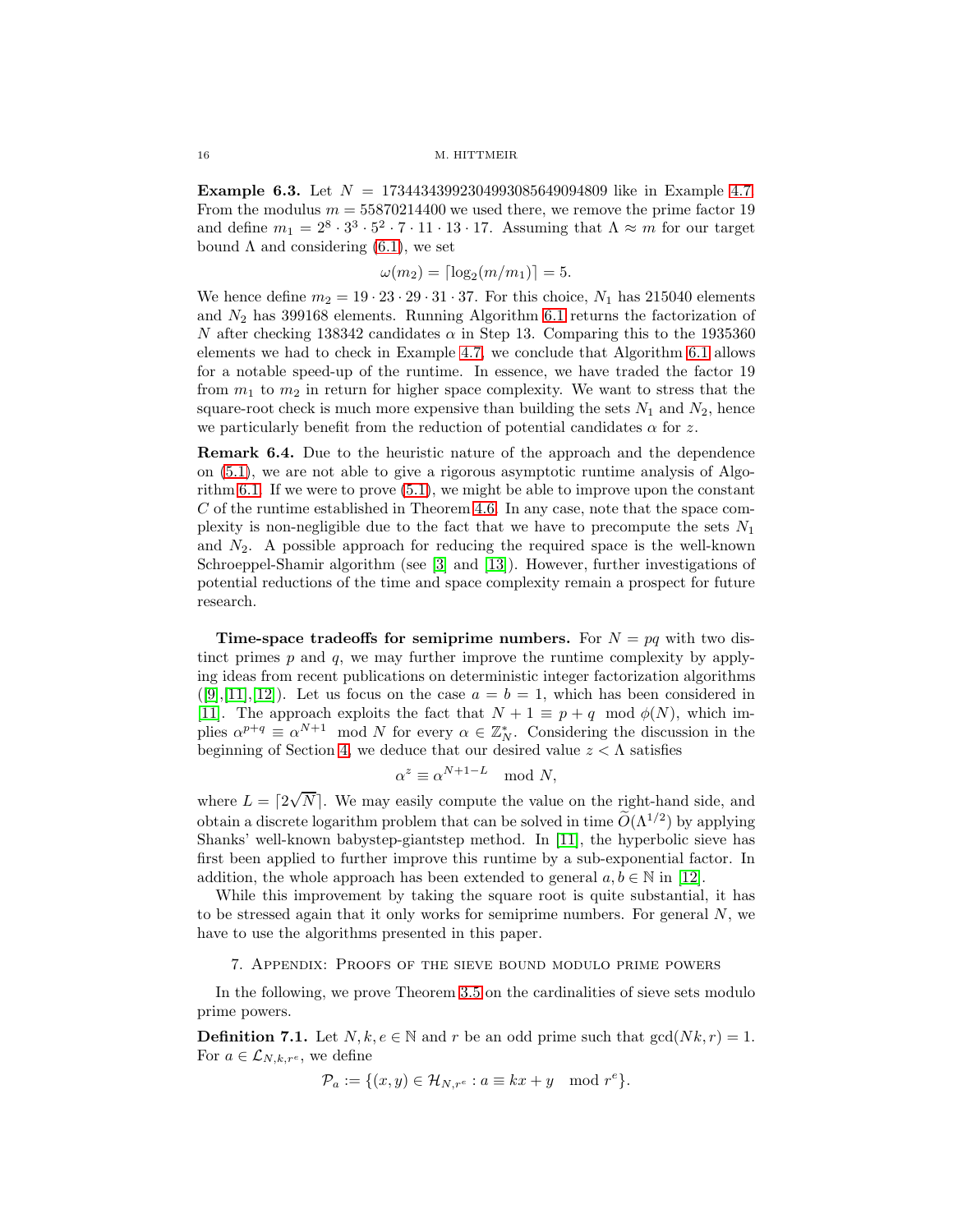For each pair  $(x, y) \in \mathcal{P}_a$ , we consider the r-adic evaluation  $\nu_r(kx - y)$ , i.e., the maximal exponent of r dividing  $kx - y$ . We then define

$$
\nu_a := \min\{\nu_r(kx - y) : (x, y) \in \mathcal{P}_a\},\
$$

which we will also call the " $\nu$ -value of  $a$ ".

<span id="page-16-3"></span>The following lemma concerns the relations between elements of the sieve sets modulo prime powers and thus prepares the proof for Theorem [3.5.](#page-4-2)

**Lemma 7.2.** Let  $N, k, e \in \mathbb{N}$  and r be an odd prime such that  $gcd(Nk, r) = 1$ . Then each element in  $\mathcal{L}_{N,r^{e+1},k}$  reduces to an element in  $\mathcal{L}_{N,r^e,k}$  modulo r<sup>e</sup>. For  $a \in \mathcal{L}_{N,r^e,k}$ , let  $\#_a$  denote the number of elements in  $\mathcal{L}_{N,r^{e+1},k}$  that reduce to a modulo  $r^e$ . Then

$$
\#_a = \begin{cases} r & \text{if } \nu_a < e/2, \\ (r+1)/2 & \text{if } \nu_a = e/2, \\ 1 & \text{if } \nu_a > e/2. \end{cases}
$$

*Proof.* Let  $b \in \mathcal{L}_{N,k,r^{e+1}}$  be arbitrary. By definition, there exists  $(x, y)$  in  $\mathcal{H}_{N,r^{e+1}}$ such that  $b = kx + y \pmod{r^{e+1}}$ . It is also clear that there are  $s, t \in \{0, 1, \ldots, r-1\}$ such that  $x = \bar{x} + sr^e$  and  $y = \bar{y} + tr^e$  for some  $(\bar{x}, \bar{y}) \in \mathcal{H}_{N,r^e}$ . Hence, we get

<span id="page-16-0"></span>
$$
kx + y = k(\bar{x} + sr^e) + \bar{y} + tr^e = k\bar{x} + \bar{y} + r^e(ks + t),
$$

and it follows that  $b \equiv kx + y \equiv k\bar{x} + \bar{y} \mod r^e$ . The element  $k\bar{x} + \bar{y} \pmod{r^e}$  is in  $\mathcal{L}_{N,r^e,k}$ , so we have shown the first claim.

We now consider  $a \in \mathcal{L}_{N,r^e,k}$ . We set  $b_j := a + jr^e$  for  $j \in \{0,1,\ldots,r-1\}$  and count the number of values j for which  $b_j$  is in  $\mathcal{L}_{N,r^{e+1},k}$ . We already know that  $b_j$ needs to be of the form  $kx + y$  for  $x = \bar{x} + sr^e$  and  $y = \bar{y} + tr^e$ , where  $(\bar{x}, \bar{y})$  is some pair in  $\mathcal{H}_{N,r^e}$  such that  $a \equiv k\bar{x} + \bar{y} \mod r^e$ . Moreover, we know that we have

$$
(7.1) \t\t j \equiv ks+t \mod r.
$$

In addition, we require  $xy \equiv N \mod r^{e+1}$ . For  $c := (\bar{x}\bar{y} - N)/r^e$ , we obtain

$$
N \equiv xy \equiv (\bar{x} + sr^e)(\bar{y} + tr^e) \equiv \bar{x}\bar{y} + r^e(s\bar{y} + t\bar{x}) \equiv N + r^e(c + s\bar{y} + t\bar{x}) \mod r^{e+1}.
$$

Clearly, this holds if and only if

<span id="page-16-1"></span>
$$
(7.2) \t -c \equiv s\bar{y} + t\bar{x} \mod r.
$$

We consider  $(7.1)$  $(7.1)$  and  $(7.2)$  as two linear equations in the variables s and t. By some simple transformations, we can reduce them to  $\bar{x}j - c \equiv s(k\bar{x} - \bar{y}) \mod r$ . One easily observes that there exists a solution s if and only if

<span id="page-16-2"></span>(7.3) 
$$
k\bar{x} \not\equiv \bar{y} \mod r \quad \lor \quad j \equiv c\bar{x}^{-1} \mod r.
$$

If the first condition is satisfied, the equations  $(7.1)$  $(7.1)$  and  $(7.2)$  are always solvable (for each choice of j), and  $b_j$  is an element of  $\mathcal{L}_{N,r^{e+1},k}$  for all  $j \in \{0,1,\ldots,r-1\}$ . If the first condition is not satisfied, then the only value for which we have a solution is  $j \equiv c\bar{x}^{-1} \mod r$ . In this case, we need to count the different possibilities to represent  $a \equiv k\bar{x} + \bar{y} \mod r^e$  with pairs  $(\bar{x}, \bar{y}) \in \mathcal{H}_{N,r^e}$ , as each of these pairs may give rise to a different value of  $j \in \{0, 1, \ldots, r-1\}$ . In Definition [7.1,](#page-15-0) we have denoted the set of these pairs as  $\mathcal{P}_a$ .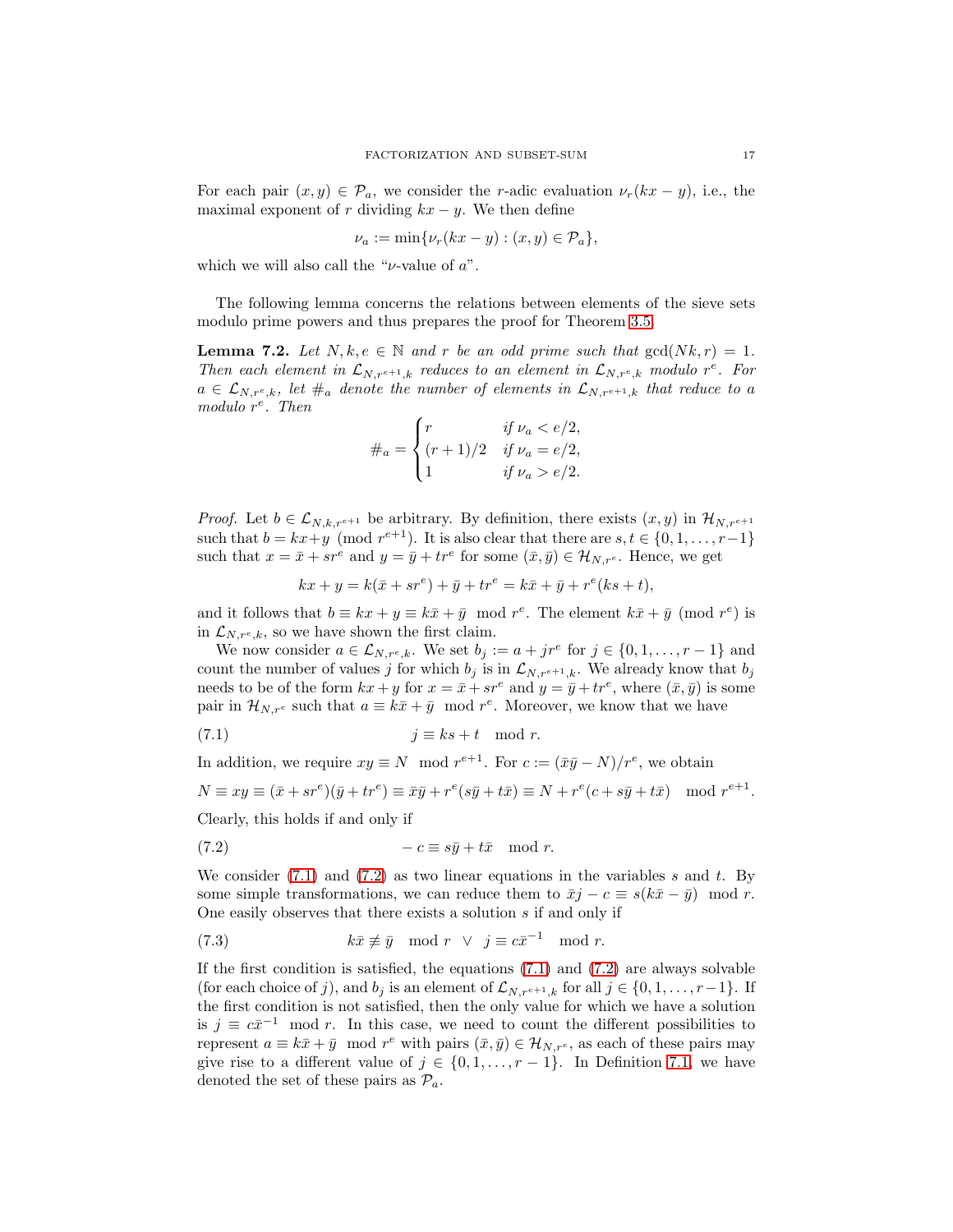Let us start with the case  $\nu_a = 0$ . This implies that  $k\bar{x} \not\equiv \bar{y} \mod r$  for every pair  $(\bar{x}, \bar{y}) \in \mathcal{P}_a$ . As we have discussed above,  $b_j$  is an element of  $\mathcal{L}_{N,r^{e+1},k}$  for every  $j \in \{0, 1, \ldots, r-1\}$ , so  $a \in \mathcal{L}_{N,r^e,k}$  induces r elements in  $\mathcal{L}_{N,r^{e+1},k}$ .

Assume now that  $\nu_a > 0$ . Then the first condition in [\(7.3\)](#page-16-2) is not true. As explained, the resulting number of possible values for  $j$  depends on the number of different possibilities to represent a, i.e., the cardinality of  $\mathcal{P}_a$ . It is clear that  $k\bar{x} \equiv \bar{y} \mod r^{\nu_a}$  for every  $(\bar{x}, \bar{y}) \in \mathcal{P}_a$ . For any two pairs  $(x_0, y_0), (x_1, y_1) \in \mathcal{P}_a$ , it follows that

$$
2y_0 \equiv kx_0 + y_0 \equiv a \equiv kx_1 + y_1 \equiv 2y_1 \mod r^{\nu_a},
$$

hence  $y_0 \equiv y_1 \mod r^{\nu_a}$ . This implies that all pairs in  $\mathcal{P}_a$  are equal modulo  $r^{\nu_a}$ . In particular, this is true for the values of  $\bar{x}^{-1}$  (mod r). So in order to count the number of different values of  $j \equiv c\bar{x}^{-1} \mod r$  we can get, it suffices to count the different values of c related to the pairs in  $\mathcal{P}_a$ . We proceed by considering different sizes of  $\nu_a$ .

We start with  $\nu_a > e/2$ . Let  $(\bar{x}, \bar{y}) \in \mathcal{P}_a$  be arbitrary. We have  $N \equiv \bar{x}\bar{y} \mod r^e$ and want to extend  $(\bar{x}, \bar{y})$  to the other pairs in  $\mathcal{P}_a$ . We have discussed above that all these pairs are equal modulo  $r^{\nu_a}$ . We may hence write them as

$$
(\bar{x} - ir^{\nu_a})(\bar{y} + kir^{\nu_a}) \equiv N + ir^{\nu_a}(k\bar{x} - \bar{y}) - ki^2r^{2\nu_a} \equiv N \mod r^e.
$$

We thus have  $(\bar{x} - ir^{\nu_a}, \bar{y} + kir^{\nu_a}) \in \mathcal{H}_{N,r^e}$ , and one easily observes that their corresponding element in  $\mathcal{L}_{N,r^e,k}$  is indeed equal to a. Let us now consider the values for c that correspond to these pairs. For  $\gamma = r^{\nu_a - e}(k\bar{x} - \bar{y})$  and  $\delta = (\bar{x}\bar{y} - N)/r^e$ , we obtain

$$
c_i \equiv \frac{(\bar{x} - i r^{\nu_a})(\bar{y} + k i r^{\nu_a}) - N}{r^e} \equiv \delta + \gamma i - r^{2\nu_a - e} k i^2 \equiv \delta \mod r,
$$

since  $\gamma$  is still divisible by r. So the value of c is actually equal to  $\delta$  for all pairs in  $\mathcal{P}_a$ . As a result, the elements  $a \in \mathcal{L}_{N,r^e,k}$  with  $\nu_a > e/2$  only induce one element in  $\mathcal{L}_{N,r^{e+1},k}$ .

Next, we consider the case  $1 \leq \nu_a \leq e/2$ . Again, let  $(\bar{x}, \bar{y}) \in \mathcal{P}_a$  be arbitrary. The only way we can extend the pair  $(\bar{x}, \bar{y})$  to other pairs in  $\mathcal{H}_{N,r^e}$  that are equal modulo  $r^{\nu_a}$  is by extending them modulo  $r^{e-\nu_a}$ , i.e.

$$
(\bar{x} - ir^{e-\nu_a})(\bar{y} + kir^{e-\nu_a}) \equiv N + ir^{e-\nu_a}(k\bar{x} - \bar{y}) - ki^2r^{2(e-\nu_a)} \equiv N \mod r^e,
$$

and, for  $\gamma = r^{-\nu_a} (k\bar{x} - \bar{y})$  and  $\delta$  as above,

<span id="page-17-0"></span>(7.4) 
$$
c_i \equiv \frac{(\bar{x} - ir^{e-\nu_a})(\bar{y} + kir^{e-\nu_a}) - N}{r^e} \equiv \delta + \gamma i - r^{e-2\nu_a}ki^2 \mod r.
$$

If  $\nu_a < e/2$ , then  $c_i \equiv \delta + \gamma i \mod r$  and we have r possible distinct values for  $c_i$ , as  $\gamma$  is not divisible by r. Therefore, the elements  $a \in \mathcal{L}_{N,r^e,k}$  with  $\nu_a < e/2$  induce r elements in  $\mathcal{L}_{N,r^{e+1},k}$ . We are left with  $\nu_a = e/2$ . In this case, [\(7.4\)](#page-17-0) is a quadratic equation in  $i$  with the discriminant

$$
\gamma^2 + 4k(\delta - c_i).
$$

<span id="page-17-1"></span>It is solvable whenever  $c_i$  takes on a value such that the discriminant is a quadratic residue (including 0). We conclude that there are  $(r+1)/2$  distinct possible values for  $c_i$ , and that the  $a \in \mathcal{L}_{N,r^e,k}$  with  $\nu_a = e/2$  hence induce  $(r+1)/2$  elements in  $\mathcal{L}_{N,r^{e+1},k}$ .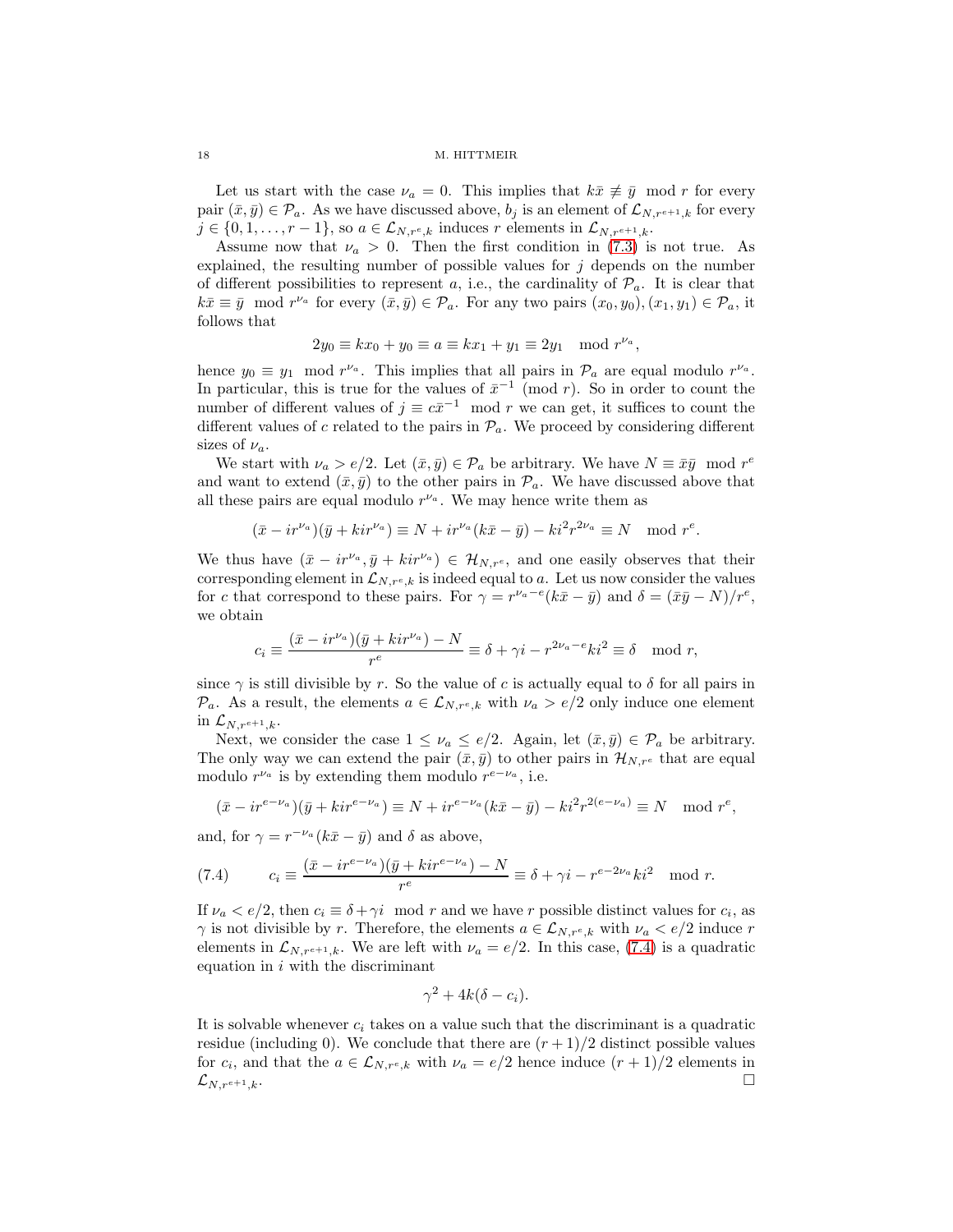**Lemma 7.3.** Let  $N, k, e \in \mathbb{N}$  and r be an odd prime such that  $gcd(Nk, r) = 1$ . In addition, assume that  $(k^{-1}N|r) = 1$ . Then there exist exactly two elements  $a, b \in \mathcal{L}_{N,r^e,k}$  with  $\nu_a, \nu_b \geq e/2$ , both satisfying  $\nu_a = \nu_b = [e/2]$ .

Proof. We prove this by induction for e. We consider three base cases and start with  $e = 1$ . There are two distinct solutions of

<span id="page-18-0"></span>(7.5) 
$$
x^2 \equiv k^{-1}N \mod r,
$$

both satisfying  $x^2 \not\equiv k^{-1}N \mod r^2$ . One easily checks that they correspond to two distinct elements  $a, b \in \mathcal{L}_{N,r,k}$  satisfy  $\nu_a = \nu_b = 1 = \lceil e/2 \rceil$ .

We now consider  $e = 2$ . Besides the two elements  $a, b \in \mathcal{L}_{N,r,k}$  with  $\nu_a = \nu_b = 1$ , all other elements in this set have a  $\nu$ -value of 0. Let c be such an element with  $\nu_c = 0$ , and let  $s \in \mathcal{L}_{N,r^2,k}$  be induced by c. Then each  $(x_s, y_s) \in \mathcal{P}_s$  reduces to some  $(x_c, y_c) \in \mathcal{P}_c$  modulo r, and the latter pairs all satisfy  $x_c^2 \not\equiv k^{-1}N \mod r$ . Hence, we have shown that  $\nu_s = 0$ . We may thus focus on the elements induced by a and b. Lemma [7.2](#page-16-3) implies that they both induce exactly one element in  $\mathcal{L}_{N,r^2,k}$ . Let  $a^*$  be the element that is induced by a. In addition, let  $x_a$  be the solution of [\(7.5\)](#page-18-0) corresponding to a, and  $y_a = x_a^{-1}N \mod r$ . For  $y^* = x_a^{-1}N \mod r^2$ , we obtain  $y^* \equiv y_a \mod r$ , and it follows that the pair  $(x_a, y^*)$  is in  $\mathcal{P}_{a^*}$ . Since we know that  $x_a^2 \not\equiv k^{-1}N \mod r^2$ , we conclude that  $\nu_{a^*} = 1 = \lceil e/2 \rceil$ . Repeating this argument for b and its induced element  $b^*$ , we also obtain  $\nu_{b^*} = 1 = \lfloor e/2 \rfloor$ .

We consider the final base case  $e = 3$ . Again, we may focus on the two elements  $a, b \in \mathcal{L}_{N,r^2,k}$  with  $\nu_a = \nu_b = 1$ . However, Lemma [7.2](#page-16-3) now implies that they both induce  $(r+1)/2$  elements in  $\mathcal{L}_{N,r^3,k}$ . Let us focus on a, and let  $x_a$  be the corresponding solution of [\(7.5\)](#page-18-0) as above. Then one observes that there is a unique value  $i_0$  ∈ {0, 1, . . . ,  $r - 1$ } such that

$$
(x_a + i_0 r)^2 \equiv k^{-1} N \mod r^2.
$$

It is also clear that one of the pairs in  $\mathcal{P}_a$  is of the form  $(x_a + i_0r, y^*)$ , where  $y^* = (x_a + i_0 r)^{-1} N \pmod{r^2}$ . As we have seen in the proof of Lemma [7.2,](#page-16-3) there is exactly one element  $a^*$  of the  $(r + 1)/2$  elements in  $\mathcal{L}_{N,r^3,k}$  induced by a that corresponds to this particular pair. Therefore, each pair  $(x, y) \in \mathcal{P}_{a^*}$  satisfies  $x^2 \equiv (x_a + i_0 r)^2 \equiv k^{-1} N \mod r^2$ . Also, we clearly have  $(x_a + i_0 r, y^*) \in \mathcal{P}_{a^*}$  for  $y^* = (x_a + i_0 r)^{-1} N \pmod{r^3}$ , and one observes that  $(x_a + i_0 r)^2 \not\equiv k^{-1} N \mod{r^3}$ . We deduce  $\nu_{a^*} = 2 = \lfloor e/2 \rfloor$ . All the other elements  $s_i$  induced by a correspond to other pairs in  $\mathcal{P}_a$ , for which the first component is of the form  $x_a + ir$  with  $i \neq i_0$ . Hence, for each  $(x, y) \in \mathcal{P}_{s_i}$ , we have  $x^2 \equiv (x_a + ir)^2 \not\equiv k^{-1}N \mod r^2$ . It follows that the *v*-value of these other elements induced by a is still equal to  $1 < e/2$ . Repeating this argument for b concludes this base case.

We may now describe the induction step for the general case. First, assume that  $e = 2n$  for  $n \in \mathbb{N}$ . According to the induction assumption, there are exactly two elements  $a, b \in \mathcal{L}_{N,r^{2n-1},k}$  with *v*-value equal to  $\lceil (e-1)/2 \rceil = n$ . We note that there are two distinct solutions  $x_a$  and  $x_b$  of  $x^2 \equiv k^{-1}N \mod r^n$  which correspond to a and b, in the sense that  $(x_a, y_a^*) \in \mathcal{P}_a$  and  $(x_b, y_b^*) \in \mathcal{P}_b$  for suitable  $y_a^*$  and  $y_b^*$ . By similar arguments as in the base case, we easily observe that the *v*-value of those elements in  $\mathcal{L}_{N,r^{2n-1},k}$  that are not induced by a and b is still strictly smaller than *n*, and thus smaller or equal to  $n-1 < e/2$ . Lemma [7.2](#page-16-3) implies that *a* induces exactly one element  $a^*$  in  $\mathcal{L}_{N,r^{2n},k}$ . Moreover,  $x_a^2 \not\equiv k^{-1}N \mod r^{n+1}$  implies

$$
\nu_{a^*} = \lceil (e-1)/2 \rceil = n = \lceil e/2 \rceil.
$$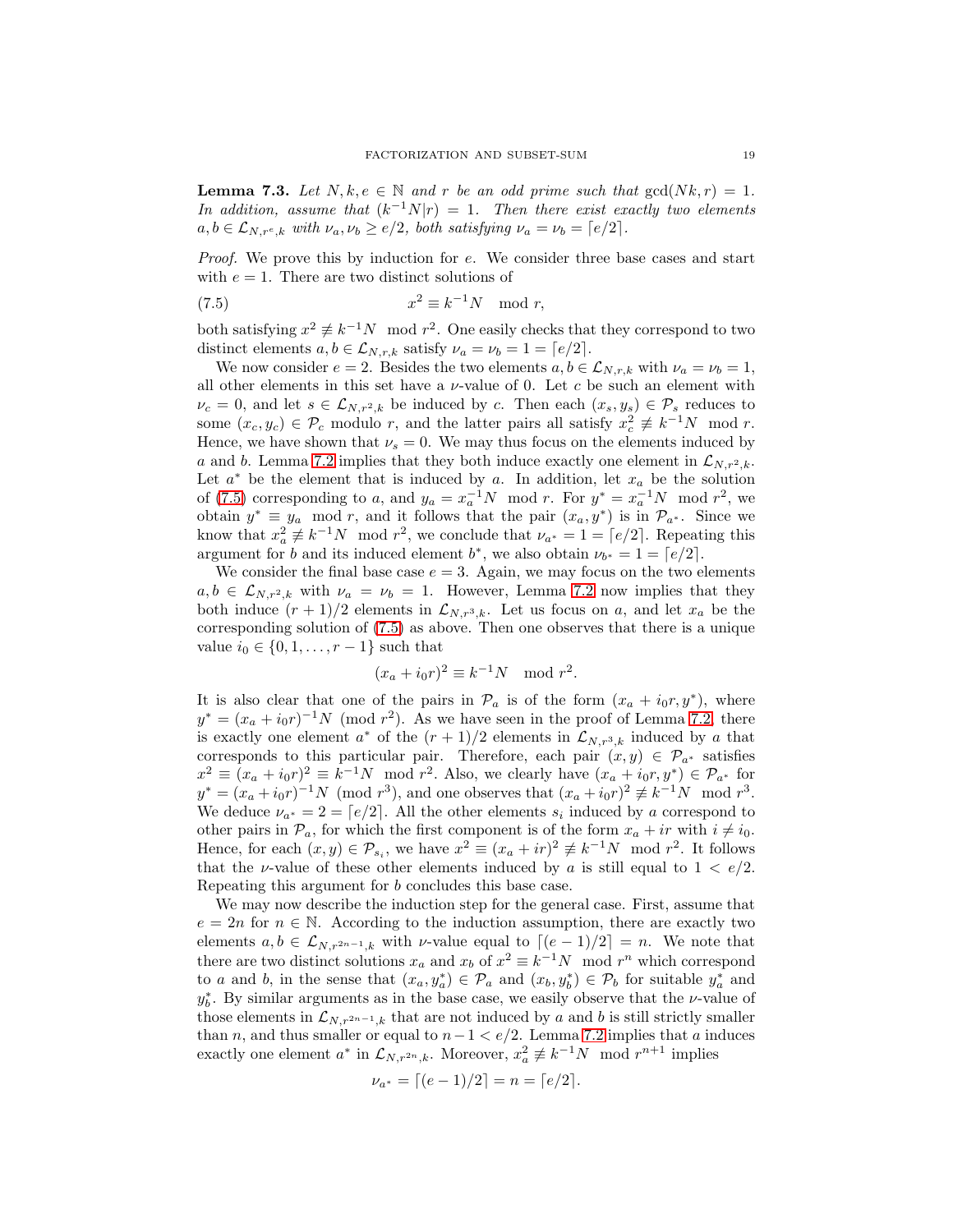The same is true for the element  $b^*$  induced by  $b$ , so we may conclude the proof for  $e = 2n$ . Finally, let us consider  $e = 2n - 1$  for  $n \in \mathbb{N}$ . Again, the induction assumption implies that there are exactly two elements  $a, b \in \mathcal{L}_{N,r^{2n-2},k}$  with  $\nu$ value equal to  $\lfloor (e-1)/2 \rfloor = n-1$ . Lemma [7.2](#page-16-3) implies that both induce  $(r+1)/2$ elements in  $\mathcal{L}_{N,r^{2n-1},k}$ . In addition, there is a unique value  $i_0 \in \{0,1,\ldots,r-1\}$ with

$$
(x_a + i_0 r^n)^2 \equiv k^{-1}N \mod r^{n+1},
$$

and a similar statement holds for  $x_b$ . By retracing the argument in the base case  $e = 3$ , we obtain  $a^*, b^* \in \mathcal{L}_{N,r^{2n-1},k}$  with

$$
\nu_{a^*} = \nu_{b^*} = \lceil (e-1)/2 \rceil + 1 = n - 1 + 1 = \lceil e/2 \rceil,
$$

The argument also shows that the  $\nu$ -value of the other elements is still equal to or smaller than  $\lfloor (e-1)/2 \rfloor = n-1 < e/2$ . This concludes the proof.

*Proof of Theorem [3.5.](#page-4-2)* We start with the case  $(k^{-1}N|r) = -1$ . Let  $a \in \mathcal{L}_{N,r^e,k}$ be arbitrary. For every  $(\bar{x}, \bar{y}) \in \mathcal{P}_a$ , we deduce that  $k\bar{x} \neq \bar{y} \mod r$ , as otherwise we would have  $\bar{x}^2 \equiv k^{-1}N \mod r$ . Hence,  $\nu_a = 0$  for every  $a \in \mathcal{L}_{N,r^e,k}$ , and Lemma [7.2](#page-16-3) implies that the first claim of Theorem [3.5](#page-4-2) is correct.

Let us proceed with  $(k^{-1}N|r) = 1$ . We consider even and odd values of e separately. Let us start with  $e = 2n - 1$  for  $n \in \mathbb{N}$ . For any  $a \in \mathcal{L}_{N,r^e,k}$ , we either have  $\nu_a < e/2$  or  $\nu_a > e/2$ . Lemma [7.2](#page-16-3) implies that those elements with  $\nu_a < e/2$ each induce r elements in  $\mathcal{L}_{N,r^{e+1},k}$ , while those with  $\nu_a > e/2$  each induce only one element in  $\mathcal{L}_{N,r^{e+1},k}$ . Lemma [7.3](#page-17-1) implies that there are exactly two such elements a, b with  $\nu_a = \nu_b > e/2$ , so we have to subtract  $2(r-1)$  from  $|\mathcal{L}_{N,r^e,k}| \cdot r$  to obtain the cardinality of  $\mathcal{L}_{N,r^{e+1},k}$ .

Finally, let  $e = 2n$ . For any  $a \in \mathcal{L}_{N,r^e,k}$ , we can have  $\nu_a < e/2$  or  $\nu_a \geq e/2$ . The elements corresponding to the first case each induce r elements in  $\mathcal{L}_{N,r^{e+1},k}$ . Moreover, Lemma [7.3](#page-17-1) implies that there are exactly two elements  $a, b \in \mathcal{L}_{N,r^e,k}$ corresponding to the second case, and both satisfy  $\nu_a = \nu_b = e/2$ . According to Lemma [7.2,](#page-16-3) they both induce  $(r + 1)/2$  elements in  $\mathcal{L}_{N,r^{e+1},k}$ . So for the total number of elements in  $\mathcal{L}_{N,r^{e+1},k}$ , we obtain

$$
|\mathcal{L}_{N,r^e,k}| \cdot r - 2(r-1)/2 = |\mathcal{L}_{N,r^e,k}| \cdot r - (r-1).
$$

The following statement about shifted quadratic residues modulo prime powers is an immediate consequence of our results. Since we have not found it in the literature, we state it here.

**Corollary 7.4.** Let  $t, e \in \mathbb{N}$  and r be an odd prime such that  $gcd(t, r) = 1$ . For the set  $Q_e$  of quadratic residues modulo r<sup>e</sup>, we define  $S_e := \{x \in \mathbb{Z}_{r^e} : x^2 - t \in Q_e\}.$ For  $\bar{t} := 4^{-1}t \pmod{r^e}$ , we have  $|S_1| = (r + (\bar{t}|r))/2$  and

$$
|\mathcal{S}_{e+1}| = \begin{cases} |\mathcal{S}_{e}| \cdot r & \textit{if } (\bar{t}|r) = -1, \\ |\mathcal{S}_{e}| \cdot r - 2^{e+1} \pmod{2} \cdot (r-1) & \textit{if } (\bar{t}|r) = 1. \end{cases}
$$

<span id="page-19-0"></span>*Proof.* Lemma [4.2](#page-7-1) implies that  $S_e = \mathcal{L}_{\bar{t},r^e,1}$ . The statement then follows from Lemma 3.4 and Theorem 3.5. Lemma [3.4](#page-4-1) and Theorem [3.5.](#page-4-2)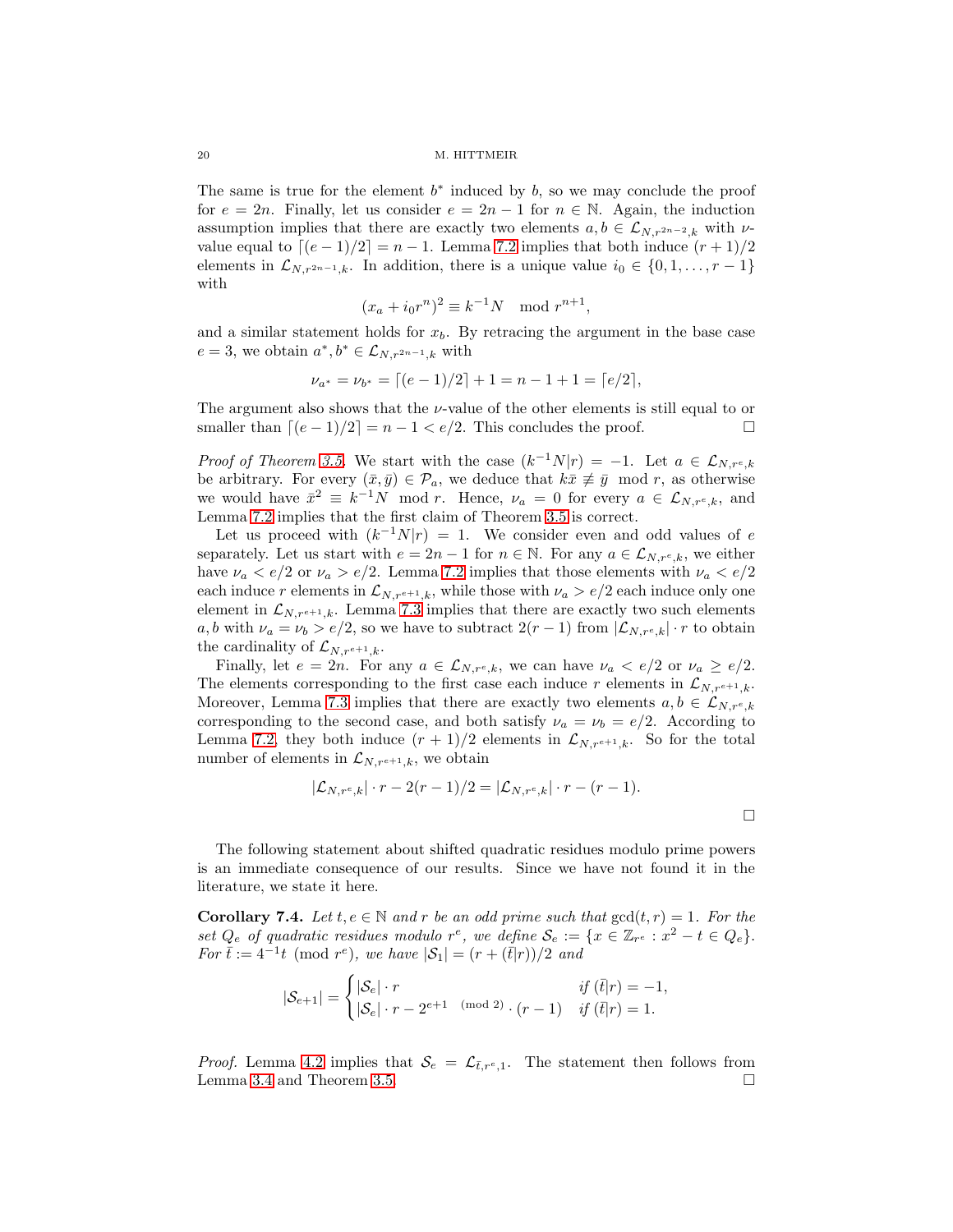**Remark 7.5.** Let  $N, k, e \in \mathbb{N}$  with  $gcd(Nk, 2) = 1$ . According to our computations, the cardinality of the sieve sets modulo powers of 2 is as follows. We have  $|\mathcal{L}_{N,2,k}| = |\mathcal{L}_{N,4,k}| = 1$  and

$$
|\mathcal{L}_{N,8,k}| = \begin{cases} 1 & \text{if } N \equiv 3k \mod 4, \\ 2 & \text{else.} \end{cases}
$$

Moreover, we have  $|\mathcal{L}_{N,16,k}| = 2$  and

$$
|\mathcal{L}_{N,32,k}| = \begin{cases} 2 & \text{if } N \equiv 5k \mod 8, \\ 4 & \text{else.} \end{cases}
$$

For  $e \geq 5$ , we have

$$
|\mathcal{L}_{N,2^{e+1},k}|=\begin{cases}|\mathcal{L}_{N,2^{e},k}|\cdot2 & \text{if }N\equiv 3k\mod 4,\\|\mathcal{L}_{N,2^{e},k}|\cdot2 & \text{if }N\equiv 5k\mod 8,\\ \left(|\mathcal{L}_{N,2^{e},k}|-2^{e+1\pmod 2}\right)\cdot2 & \text{if }N\equiv k\mod 8.\end{cases}
$$

Most likely, this can be proved via slight modifications to the strategy for proving the general result for odd prime powers.

# **Remark 7.6.** Assume that we know that  $u^2 \equiv k^{-1}N \mod r^n$  or, equivalently,

$$
ku \equiv v \mod r^n
$$

holds for some odd prime r, some  $n \in \mathbb{N}$  and some co-divisors u, v of N. Then one easily deduces from Lemma [7.3](#page-17-1) that the residue of  $ku+v$  modulo  $r^{2n-1}$  must be one of the two values in  $a \in \mathcal{L}_{N,r^{2n-1},k}$  with  $\nu_a = n$ . As a consequence, knowing this information about the divisors of  $N$  modulo  $r^n$  allows to deduce two candidates for the corresponding linear combination  $ku+v$  modulo  $r^{2n-1}$ . The two possible values a may be easily computed by following the arguments in the proof of Lemma [7.3.](#page-17-1) While this fact is certainly interesting, it is clear that it strongly depends on the congruence  $ku \equiv v \mod r^n$  for our choice of the value of k. For instance, we can apply this idea in the search for  $p + q$  only if we know any odd prime powers dividing the divisor difference  $u - v$ . However, the approach certainly allows for improvements in cases where the divisors are known to be of certain shape. For instance, this is the case for (generalized) Mersenne and Fermat numbers.

## **REFERENCES**

- <span id="page-20-1"></span>[1] ANSI X9.31-1998, Digital Signatures using Reversible Public Key Cryptography for the Financial Services Industrie (rDSA), American National Standards Institute, 1998.
- <span id="page-20-2"></span>[2] K. Axiotis, A. Backurs, C. Jin, C. Tzamos, H. Wu, Fast Modular Subset Sum using Linear Sketching, In: Proceedings of the Thirtieth Annual ACM-SIAM Symposium on Discrete Algorithms, 58–69, 2019.
- <span id="page-20-3"></span>[3] A. Becker, J.S. Coron, A. Joux, Improved generic algorithms for hard knapsacks, EURO-CRYPT 2011, 364–385, 2011.
- [4] D. Coppersmith, Finding a Small Root of a Univariate Modular Equation, Lecture Notes in Computer Science, 1070: 155-–165, 1996.
- <span id="page-20-0"></span>[5] E. Costa, D. Harvey, Faster deterministic integer factorization, Math. Comp., 83: 339–345, 2014.
- [6] M. J. Coster et al., *Improved low-density subset sum algorithms*, Computational Complexity, 2: 111–128, 1992.
- [7] J. Gerhard, J. von zur Gathen, Modern Computer Algebra, 2nd Edition, Cambridge University Press, 2003.